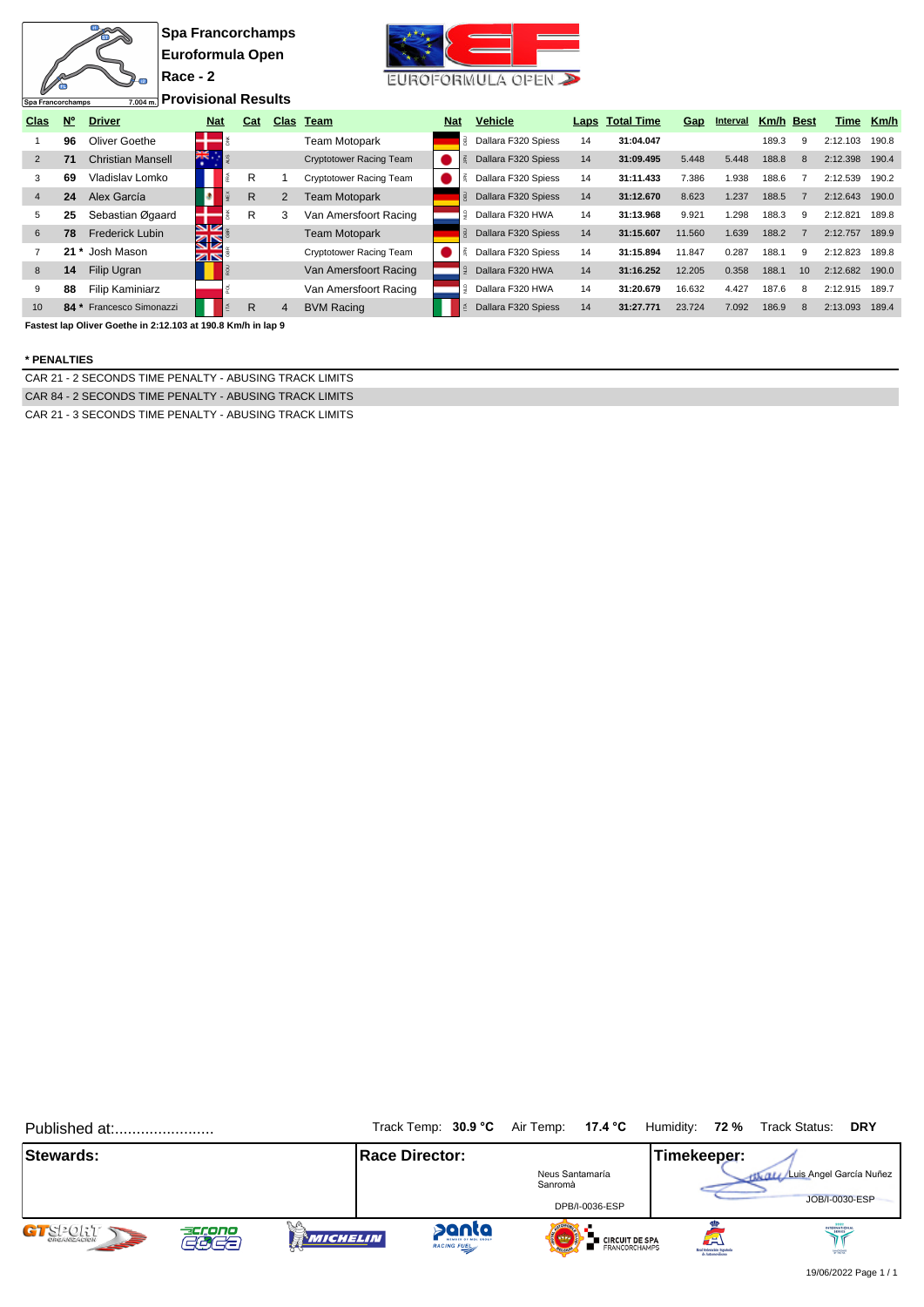|                   |             |                                                              | <b>Spa Francorchamps</b> |                   |              |                |                                        |            |                              |      |                   |            |          |           |              |          |       |
|-------------------|-------------|--------------------------------------------------------------|--------------------------|-------------------|--------------|----------------|----------------------------------------|------------|------------------------------|------|-------------------|------------|----------|-----------|--------------|----------|-------|
|                   |             |                                                              | Euroformula Open         |                   |              |                |                                        |            |                              |      |                   |            |          |           |              |          |       |
|                   |             | l (2)                                                        | Race - 2                 |                   |              |                |                                        |            | EUROFORMULA OPEN             |      |                   |            |          |           |              |          |       |
| Spa Francorchamps |             |                                                              |                          |                   |              |                | 7,004m Provisional Results by Category |            |                              |      |                   |            |          |           |              |          |       |
| <b>Clas</b>       | $N^{\circ}$ | <b>Driver</b>                                                |                          | <b>Nat</b>        | Cat          |                | Clas Team                              | <b>Nat</b> | <b>Vehicle</b>               | Laps | <b>Total Time</b> | <b>Gap</b> | Interval | Km/h Best |              | Time     | Km/h  |
|                   | 96          | Oliver Goethe                                                |                          |                   |              |                | <b>Team Motopark</b>                   |            | <b>B</b> Dallara F320 Spiess | 14   | 31:04.047         |            |          | 189.3     | 9            | 2:12.103 | 190.8 |
| $\overline{2}$    | 71          | <b>Christian Mansell</b>                                     |                          | 糕                 |              |                | <b>Cryptotower Racing Team</b>         |            | Dallara F320 Spiess          | 14   | 31:09.495         | 5.448      | 5.448    | 188.8     | -8           | 2:12.398 | 190.4 |
| 3                 | 78          | <b>Frederick Lubin</b>                                       |                          | <b>SIZ</b>        |              |                | Team Motopark                          |            | B Dallara F320 Spiess        | 14   | 31:15.607         | 11.560     | 6.112    | 188.2     |              | 2:12.757 | 189.9 |
| $\overline{4}$    |             | 21 * Josh Mason                                              |                          | <b>KIN</b><br>ZIR |              |                | <b>Cryptotower Racing Team</b>         |            | Dallara F320 Spiess          | 14   | 31:15.894         | 11.847     | 0.287    | 188.1     | 9            | 2:12.823 | 189.8 |
| 5                 | 14          | Filip Ugran                                                  |                          |                   |              |                | Van Amersfoort Racing                  |            | Dallara F320 HWA             | 14   | 31:16.252         | 12.205     | 0.358    | 188.1     | 10           | 2:12.682 | 190.0 |
| 6                 | 88          | <b>Filip Kaminiarz</b>                                       |                          |                   |              |                | Van Amersfoort Racing                  |            | Dallara F320 HWA             | 14   | 31:20.679         | 16.632     | 4.427    | 187.6     | 8            | 2:12.915 | 189.7 |
|                   |             | <b>Rookie</b>                                                |                          |                   |              |                |                                        |            |                              |      |                   |            |          |           |              |          |       |
|                   | 69          | Vladislav Lomko                                              |                          |                   | R            |                | Cryptotower Racing Team                |            | Dallara F320 Spiess          | 14   | 31:11.433         |            |          | 188.6     |              | 2:12.539 | 190.2 |
| 2                 | 24          | Alex García                                                  |                          |                   | R            | 2              | Team Motopark                          |            | <b>B</b> Dallara F320 Spiess | 14   | 31:12.670         | 1.237      | 1.237    | 188.5     |              | 2:12.643 | 190.0 |
| 3                 | 25          | Sebastian Øgaard                                             |                          |                   | R            | 3              | Van Amersfoort Racing                  |            | Dallara F320 HWA             | 14   | 31:13.968         | 2.535      | 1.298    | 188.3     | 9            | 2:12.821 | 189.8 |
| $\overline{4}$    |             | 84 * Francesco Simonazzi                                     |                          |                   | $\mathsf{R}$ | $\overline{4}$ | <b>BVM Racing</b>                      |            | Dallara F320 Spiess          | 14   | 31:27.771         | 16.338     | 13.803   | 186.9     | $\mathsf{R}$ | 2:13.093 | 189.4 |
|                   |             | Fastest lap Oliver Goethe in 2:12.103 at 190.8 Km/h in lap 9 |                          |                   |              |                |                                        |            |                              |      |                   |            |          |           |              |          |       |

 $x^{t+1}$   $\qquad \qquad$ 

### **\* PENALTIES**

**REA** 

CAR 21 - 2 SECONDS TIME PENALTY - ABUSING TRACK LIMITS CAR 84 - 2 SECONDS TIME PENALTY - ABUSING TRACK LIMITS

CAR 21 - 3 SECONDS TIME PENALTY - ABUSING TRACK LIMITS

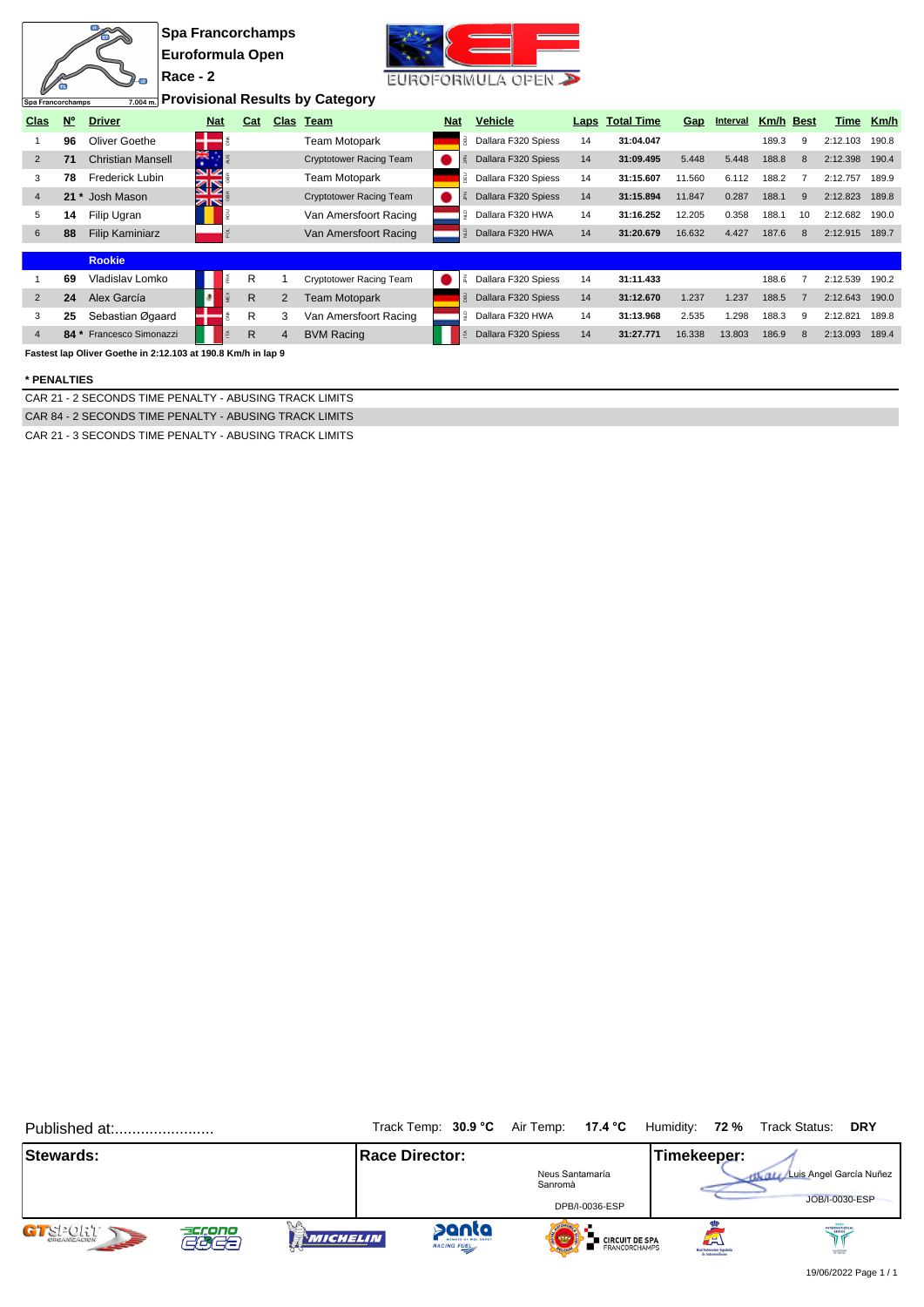$\frac{m}{m}$ 

 $\overline{2}$ 



**Provisional Classification by Driver Fastest Lap**

|                | ⊺Spa Francorcnamps<br>$1.004$ m i to violonut onussinoution by Dirver I astest Eap |                          |                  |     |   |                                |     |                              |      |             |             |       |              |       |
|----------------|------------------------------------------------------------------------------------|--------------------------|------------------|-----|---|--------------------------------|-----|------------------------------|------|-------------|-------------|-------|--------------|-------|
| Clas           | $N^{\circ}$                                                                        | <b>Driver</b>            | <b>Nat</b>       | Cat |   | Clas Team                      | Nat | <b>Vehicle</b>               | Laps | <b>Best</b> | <b>Time</b> |       | Gap Interval | Km/h  |
|                | 96                                                                                 | Oliver Goethe            |                  |     |   | <b>Team Motopark</b>           |     | <b>B</b> Dallara F320 Spiess | 14   | 9           | 2:12.103    |       |              | 190.8 |
| 2              | 71                                                                                 | <b>Christian Mansell</b> | ăĶ.              |     |   | <b>Cryptotower Racing Team</b> |     | Dallara F320 Spiess          | 14   | 8           | 2:12.398    | 0.295 | 0.295        | 190.4 |
|                | 69                                                                                 | Vladislav Lomko          |                  | R   |   | <b>Cryptotower Racing Team</b> |     | Dallara F320 Spiess          | 14   |             | 2:12.539    | 0.436 | 0.141        | 190.2 |
| $\overline{4}$ | 24                                                                                 | Alex García              |                  | R   | 2 | Team Motopark                  |     | Dallara F320 Spiess          | 14   |             | 2:12.643    | 0.540 | 0.104        | 190.0 |
| 5              | 14                                                                                 | Filip Ugran              |                  |     |   | Van Amersfoort Racing          | 9   | Dallara F320 HWA             | 14   | 10          | 2:12.682    | 0.579 | 0.039        | 190.0 |
| 6              | 78                                                                                 | <b>Frederick Lubin</b>   | 9×<br>ZK         |     |   | <b>Team Motopark</b>           |     | Dallara F320 Spiess          | 14   |             | 2:12.757    | 0.654 | 0.075        | 189.9 |
|                | 25                                                                                 | Sebastian Øgaard         |                  | R   | 3 | Van Amersfoort Racing          |     | Dallara F320 HWA             | 14   | 9           | 2:12.821    | 0.718 | 0.064        | 189.8 |
| 8              | 21                                                                                 | Josh Mason               | SK<br><b>ZIN</b> |     |   | <b>Cryptotower Racing Team</b> |     | Dallara F320 Spiess          | 14   | 9           | 2:12.823    | 0.720 | 0.002        | 189.8 |
| 9              | 88                                                                                 | <b>Filip Kaminiarz</b>   |                  |     |   | Van Amersfoort Racing          | ≘   | Dallara F320 HWA             | 14   | 8           | 2:12.915    | 0.812 | 0.092        | 189.7 |
| 10             | 84                                                                                 | Francesco Simonazzi      |                  | R   | 4 | <b>BVM Racing</b>              |     | Dallara F320 Spiess          | 14   | 8           | 2:13.093    | 0.990 | 0.178        | 189.4 |











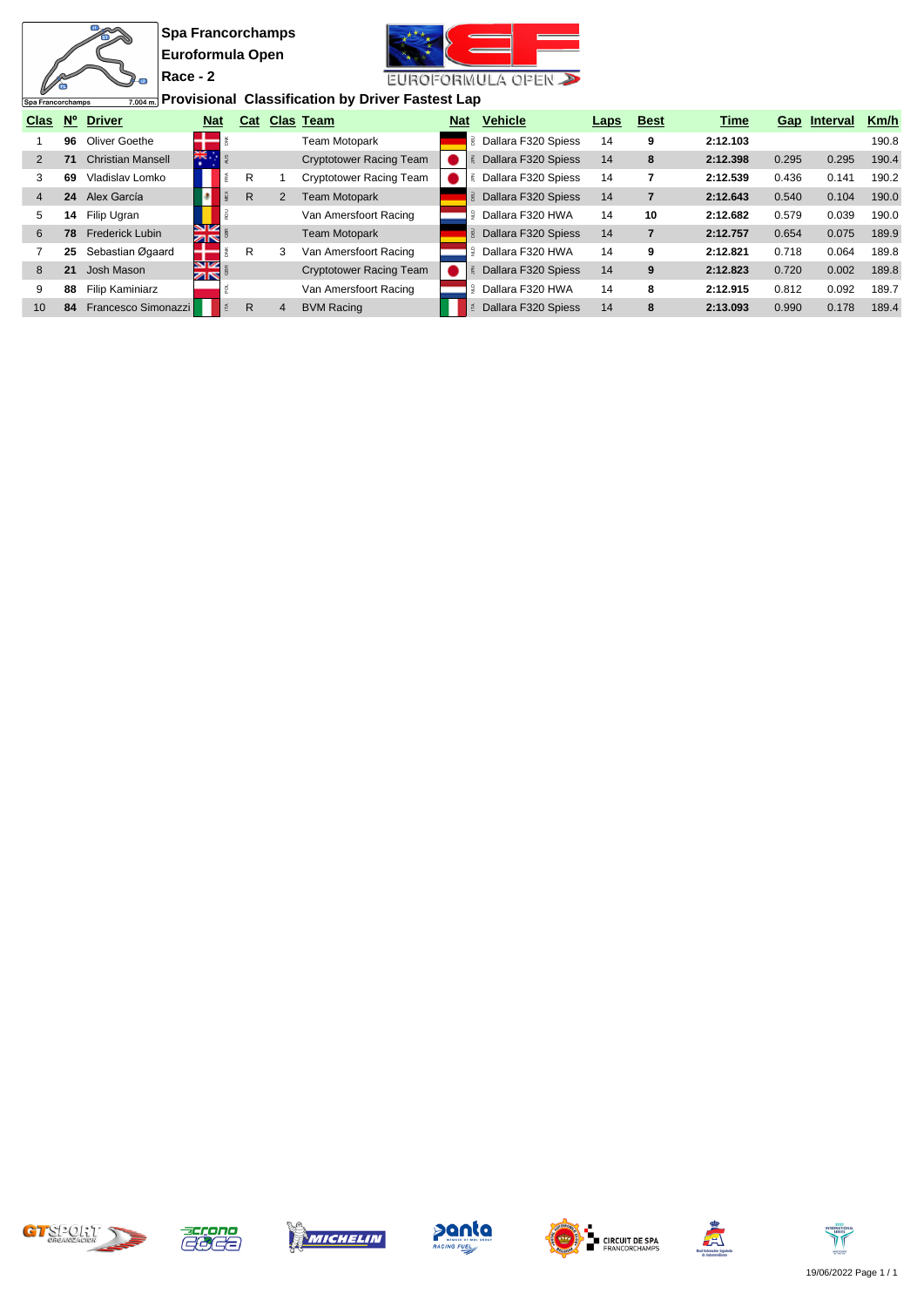$\frac{m}{m}$ 

Ð



**<u>7.004m.</u>** Distance and Speed Average

| Spa Francorchamps |             | 7.004ml Distance and Speed Average |            |     |   |                                |            |                              |             |                 |                   |       |
|-------------------|-------------|------------------------------------|------------|-----|---|--------------------------------|------------|------------------------------|-------------|-----------------|-------------------|-------|
| <b>Clas</b>       | $N^{\circ}$ | <b>Driver</b>                      | <b>Nat</b> | Cat |   | <b>Clas Team</b>               | <b>Nat</b> | <b>Vehicle</b>               | <b>Laps</b> | <b>Distance</b> | <b>Total Time</b> | Km/h  |
|                   | 96          | Oliver Goethe                      |            |     |   | Team Motopark                  |            | Dallara F320 Spiess<br>Ρ,    | 14          | 98.05           | 31:04.047         | 189.3 |
|                   | 71          | <b>Christian Mansell</b>           |            |     |   | <b>Cryptotower Racing Team</b> |            | Dallara F320 Spiess          | 14          | 98.05           | 31:09.495         | 188.8 |
| 3                 | 69          | Vladislav Lomko                    |            | R   |   | <b>Cryptotower Racing Team</b> |            | Dallara F320 Spiess          | 14          | 98.05           | 31:11.433         | 188.6 |
| 4                 | 24          | Alex García                        |            | R   | 2 | <b>Team Motopark</b>           |            | <b>B</b> Dallara F320 Spiess | 14          | 98.05           | 31:12.670         | 188.5 |
| 5                 | 25          | Sebastian Øgaard                   |            | R   | 3 | Van Amersfoort Racing          |            | Dallara F320 HWA<br>ੂ        | 14          | 98.05           | 31:13.968         | 188.3 |
| 6                 | 78          | <b>Frederick Lubin</b>             | VK<br>ସ⊠   |     |   | <b>Team Motopark</b>           |            | <b>B</b> Dallara F320 Spiess | 14          | 98.05           | 31:15.607         | 188.2 |
|                   | 21          | Josh Mason                         | বাষ        |     |   | Cryptotower Racing Team        |            | Dallara F320 Spiess          | 14          | 98.05           | 31:15.894         | 188.1 |
| 8                 | 14          | Filip Ugran                        |            |     |   | Van Amersfoort Racing          |            | Dallara F320 HWA             | 14          | 98.05           | 31:16.252         | 188.1 |
| 9                 | 88          | Filip Kaminiarz                    |            |     |   | Van Amersfoort Racing          |            | Dallara F320 HWA             | 14          | 98.05           | 31:20.679         | 187.6 |
| 10                | 84          | Francesco Simonazzi                |            | R   | 4 | <b>BVM Racing</b>              |            | Dallara F320 Spiess          | 14          | 98.05           | 31:27.771         | 186.9 |











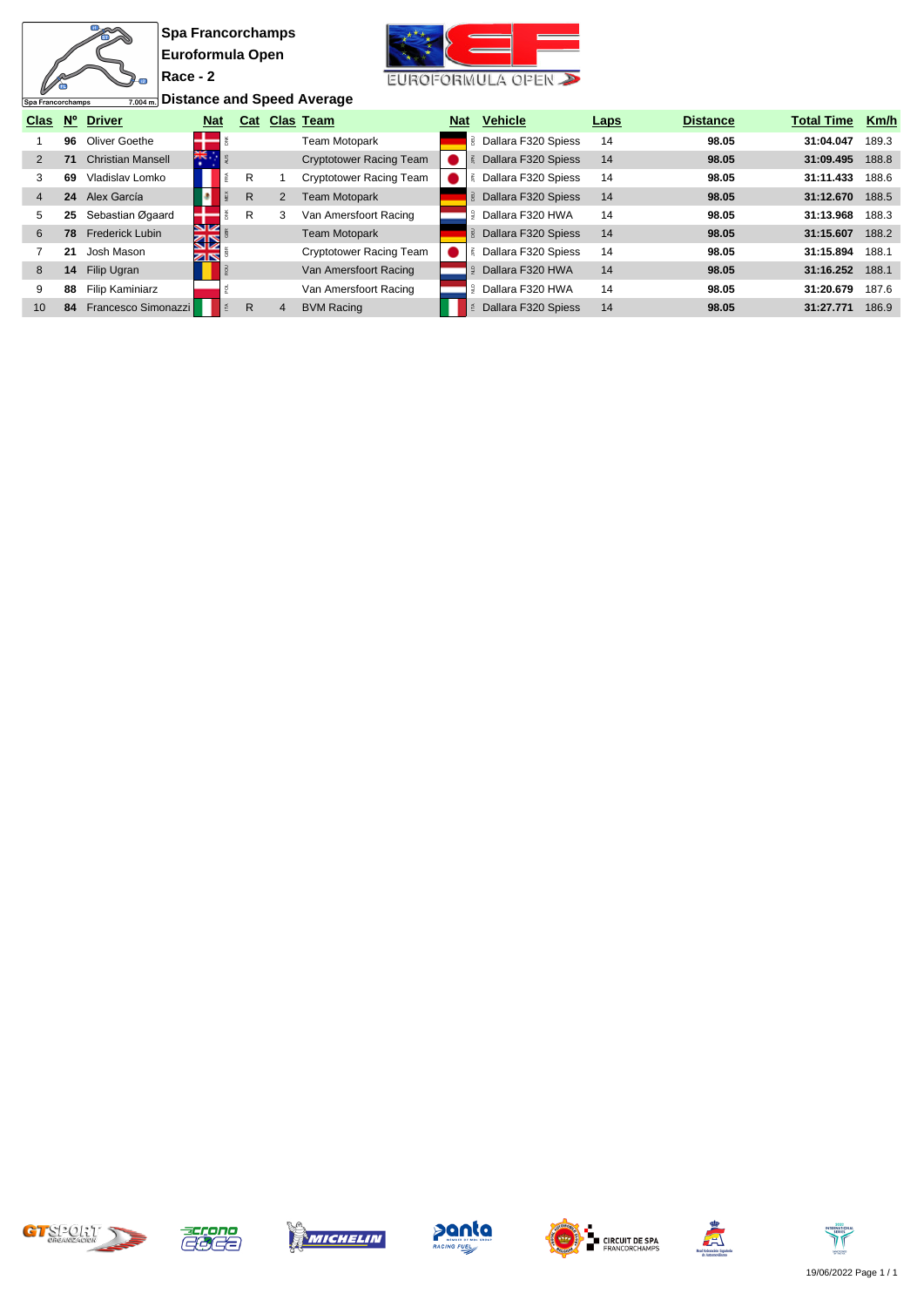**Race - 2 Lap Analysis**

衙

Spa Francorchamps



| 14             |             | Filip Ugran |          |              |        | Dallara F320 HWA 25            |                |             | Sebastian Øgaard         |          |                 |        | Dallara F320 HWA               |
|----------------|-------------|-------------|----------|--------------|--------|--------------------------------|----------------|-------------|--------------------------|----------|-----------------|--------|--------------------------------|
|                |             |             |          |              |        | Van Amersfoort Racing          |                | Rookie      |                          |          |                 |        | Van Amersfoort Racing          |
| $Lap$ $D$      | <b>Time</b> | Sector 1    | Sector 2 | Sector 3     | T. Spd | <b>Elapsed</b>                 | $Lap$ $D$      | <b>Time</b> | Sector 1                 | Sector 2 | Sector 3        | T. Spd | <b>Elapsed</b>                 |
| $\mathbf{1}$   | 2:19.418    | 42.592      | 1:01.297 | 35.529       | 251.7  | 2:19.418                       | $\overline{1}$ | 2:16.310    | 41.112                   | 59.712   | 35.486          | 244.3  | 2:16.310                       |
| 2              | 2:14.023    | 39.258      | 59.299   | 35.466       | 251.1  | 4:33.441                       | $\overline{2}$ | 2:14.134    | 39.000                   | 59.158   | 35.976 254.1    |        | 4:30.444                       |
| 3              | 2:14.022    | 39.005      | 59.742   | 35.275       | 252.9  | 6:47.463                       | 3              | 2:15.254    | 39.687                   | 1:00.333 | 35.234          | 251.7  | 6:45.698                       |
| $\overline{4}$ | 2:13.893    | 38.495      | 1:00.216 | 35.182       | 257.1  | 9:01.356                       | $\overline{4}$ | 2:13.393    | 38.959                   | 59.235   | 35.199          | 254.7  | 8:59.091                       |
| 5              | 2:13.887    | 38.589      | 1:00.185 | 35.113       | 261.5  | 11:15.243                      | 5              | 2:13.245    | 38.921                   | 59.038   | 35.286          | 254.1  | 11:12.336                      |
| 6              | 2:14.054    | 39.223      | 59.581   | 35.250       | 251.7  | 13:29.297                      | 6              | 2:13.418    | 39.024                   | 59.033   | 35.361          | 252.9  | 13:25.754                      |
| 7              | 2:13.227    | 38.972      | 58.972   | 35.283       | 251.7  | 15:42.524                      | 7              | 2:13.311    | 38.762                   | 59.281   | 35.268          | 255.3  | 15:39.065                      |
| 8              | 2:13.177    | 39.083      | 58.796   | 35.298       | 250.5  | 17:55.701                      | 8              | 2:12.894    | 39.022                   | 58.713   | 35.159          | 253.5  | 17:51.959                      |
| 9              | 2:12.949    | 39.079      | 58.669   | 35.201       | 250.0  | 20:08.650                      | 9              | 2:12.821    | 38.704                   | 58.893   | 35.224          | 251.1  | 20:04.780                      |
| 10             | 2:12.682    | 38.989      | 58.546   | 35.147       | 251.7  | 22:21.332                      | 10             | 2:14.240    | 38.944                   | 59.989   | 35.307          | 250.5  | 22:19.020                      |
| 11             | 2:12.812    | 38.702      | 58.792   | 35.318       | 256.5  | 24:34.144                      | 11             | 2:13.104    | 39.034                   | 58.815   | 35.255          | 251.1  | 24:32.124                      |
| 12             | 2:14.136    | 39.109      | 59.594   | 35.433       | 246.0  | 26:48.280                      | 12             | 2:15.232    | 39.227                   | 1:00.722 | 35.283          | 253.5  | 26:47.356                      |
| 13             | 2:14.809    | 39.141      | 1:00.304 | 35.364       | 255.3  | 29:03.089                      | 13             | 2:13.307    | 39.026                   | 58.865   | 35.416          | 251.7  | 29:00.663                      |
| 14             | 2:13.163    | 39.090      | 58.906   | 35.167       | 251.7  | 31:16.252                      | - 14           | 2:13.305    | 39.220                   | 58.802   | 35.283          | 251.1  | 31:13.968                      |
| 21             |             | Josh Mason  |          |              |        | Dallara F320 Spiess 69         |                |             | Vladislav Lomko          |          |                 |        | Dallara F320 Spiess            |
|                |             |             |          |              |        | <b>Cryptotower Racing Team</b> |                | Rookie      |                          |          |                 |        | <b>Cryptotower Racing Team</b> |
| $Lap$ $D$      | <b>Time</b> | Sector 1    | Sector 2 | Sector 3     | T. Spd | <u>Elapsed</u>                 | $Lap$ $D$      | <b>Time</b> | Sector 1                 | Sector 2 | Sector 3        | T. Spd | <b>Elapsed</b>                 |
| $\mathbf{1}$   | 2:16.813    | 41.649      | 59.750   | 35.414       | 253.5  | 2:16.813                       | $\mathbf{1}$   | 2:18.247    | 41.874                   | 1:01.078 | 35.295 244.8    |        | 2:18.247                       |
| $\overline{2}$ | 2:14.226    | 38.904      | 1:00.129 | 35.193       | 253.5  | 4:31.039                       | $\overline{2}$ | 2:14.046    | 39.107                   | 59.841   | 35.098          | 254.1  | 4:32.293                       |
| 3              | 2:14.101    | 39.088      | 59.886   | 35.127       | 256.5  | 6:45.140                       | 3              | 2:14.698    | 38.632                   | 1:00.706 | 35.360          | 258.9  | 6:46.991                       |
| $\overline{4}$ | 2:13.376    | 38.847      | 59.318   | 35.211       | 254.7  | 8:58.516                       | $\overline{4}$ | 2:13.193    | 38.871                   | 59.258   | 35.064          | 255.3  | 9:00.184                       |
| 5              | 2:13.195    |             |          | 35.320       | 254.7  | 11:11.711                      | 5              | 2:13.827    | 38.706                   | 59.535   |                 | 256.5  | 11:14.011                      |
|                |             | 38.876      | 58.999   |              |        |                                |                |             |                          |          | 35.586          |        |                                |
| 6              | 2:13.256    | 38.993      | 58.971   | 35.292       | 250.5  | 13:24.967                      | 6              | 2:13.418    | 38.986                   | 59.159   | 35.273          | 252.3  | 13:27.429                      |
| 7              | 2:13.453    | 38.777      | 59.536   | 35.140       | 252.9  | 15:38.420                      | 7              | 2:12.539    | 38.954                   | 58.493   | 35.092 251.7    |        | 15:39.968                      |
| 8              | 2:12.833    | 38.837      | 58.895   | 35.101       | 253.5  | 17:51.253                      | 8              | 2:12.593    | 38.953                   | 58.552   | 35.088          | 252.9  | 17:52.561                      |
| 9              | 2:12.823    | 39.190      | 58.552   | 35.081       | 251.7  | 20:04.076                      | 9              | 2:12.646    | 38.818                   | 58.799   | 35.029          | 254.1  | 20:05.207                      |
| 10             | 2:13.219    | 39.067      | 58.755   | 35.397       | 250.5  | 22:17.295                      | 10             | 2:12.727    | 38.542                   | 59.042   | 35.143          | 256.5  | 22:17.934                      |
| 11             | 2:12.936    | 38.995      | 58.626   | 35.315       | 249.4  | 24:30.231                      | 11             | 2:13.286    | 38.925                   | 59.129   | 35.232          | 253.5  | 24:31.220                      |
| 12             | 2:13.404    | 39.160      | 58.954   | 35.290       | 250.0  | 26:43.635                      | 12             | 2:13.027    | 38.847                   | 59.015   | 35.165 252.3    |        | 26:44.247                      |
| 13             | 2:13.518    | 39.028      | 59.173   | 35.317       | 251.1  | 28:57.153                      | 13             | 2:13.491    | 38.926                   | 59.356   | 35.209          | 254.7  | 28:57.738                      |
| 14             | 2:13.741    | 39.188      | 59.083   | 35.470       | 251.1  | 31:10.894                      | 14             | 2:13.695    | 38.793                   | 59.615   | 35.287          | 257.1  | 31:11.433                      |
| 24             |             | Alex García |          |              |        | Dallara F320 Spiess            | 71             |             | <b>Christian Mansell</b> |          |                 |        | Dallara F320 Spiess            |
|                | Rookie      |             |          |              |        | Team Motopark                  |                |             |                          |          |                 |        | Cryptotower Racing Team        |
| $Lap$ $D$      | <b>Time</b> | Sector 1    | Sector 2 | Sector 3     | T. Spd | <b>Elapsed</b>                 | $Lap$ $D$      | <b>Time</b> | Sector 1                 | Sector 2 | Sector 3 T. Spd |        | <b>Elapsed</b>                 |
| $\mathbf{1}$   | 2:17.965    | 41.783      | 1:00.354 | 35.828 248.2 |        | 2:17.965                       | $\overline{1}$ | 2:15.794    | 41.070                   | 58.949   | 35.775 243.7    |        | 2:15.794                       |
| $\overline{2}$ | 2:13.531    | 38.862      | 59.509   | 35.160 254.1 |        | 4:31.496                       | $\overline{2}$ | 2:13.764    | 39.460                   | 58.616   | 35.688 244.3    |        | 4:29.558                       |
| 3              | 2:15.100    | 38.884      | 1:00.939 | 35.277 260.2 |        | 6:46.596                       | 3              | 2:14.131    | 40.170                   | 58.430   | 35.531 244.3    |        | 6:43.689                       |
| $\overline{4}$ | 2:13.395    | 39.119      | 59.024   | 35.252 249.4 |        | 8:59.991                       | $\overline{4}$ | 2:13.072    | 39.467                   | 58.031   | 35.574 244.8    |        | 8:56.761                       |
| 5              | 2:13.993    | 38.908      | 1:00.082 | 35.003 248.8 |        | 11:13.984                      | 5              | 2:13.854    | 39.518                   | 58.192   | 36.144 244.8    |        | 11:10.615                      |
| 6              | 2:14.764    | 39.082      | 1:00.469 | 35.213 250.5 |        | 13:28.748                      | 6              | 2:12.983    | 38.901                   | 58.430   | 35.652 248.8    |        | 13:23.598                      |
| $\overline{7}$ | 2:12.643    | 38.324      | 59.308   | 35.011       | 259.6  | 15:41.391                      | $\overline{7}$ | 2:14.023    | 39.869                   | 58.933   | 35.221 250.5    |        | 15:37.621                      |
| 8              | 2:12.805    | 38.706      | 59.102   | 34.997 257.7 |        | 17:54.196                      | 8              | 2:12.398    | 38.896                   | 58.384   | 35.118 252.9    |        | 17:50.019                      |
| 9              | 2:12.772    | 38.389      | 59.195   | 35.188 252.9 |        | 20:06.968                      | 9              | 2:12.423    | 39.034                   | 58.222   | 35.167 250.5    |        | 20:02.442                      |
| 10             | 2:12.779    | 38.870      | 58.809   | 35.100 251.7 |        | 22:19.747 10                   |                | 2:12.606    | 39.110                   | 58.286   | 35.210 250.0    |        | 22:15.048                      |
| 11             | 2:12.911    | 38.594      | 59.192   | 35.125 256.5 |        | 24:32.658 11                   |                | 2:13.351    | 39.150                   | 58.748   | 35.453 247.7    |        | 24:28.399                      |
| 12             | 2:13.643    | 38.608      | 59.741   | 35.294 251.1 |        | 26:46.301 12                   |                | 2:13.613    | 39.195                   | 58.866   | 35.552 246.5    |        | 26:42.012                      |
| 13             | 2:12.852    | 38.857      | 58.902   | 35.093 251.7 |        | 28:59.153 13                   |                | 2:13.650    | 39.321                   | 58.863   | 35.466 246.5    |        | 28:55.662                      |
| 14             | 2:13.517    | 38.745      | 59.494   | 35.278 253.5 |        | 31:12.670 14                   |                | 2:13.833    | 39.312                   | 58.862   | 35.659 246.0    |        | 31:09.495                      |
|                |             |             |          |              |        |                                |                |             |                          |          |                 |        |                                |













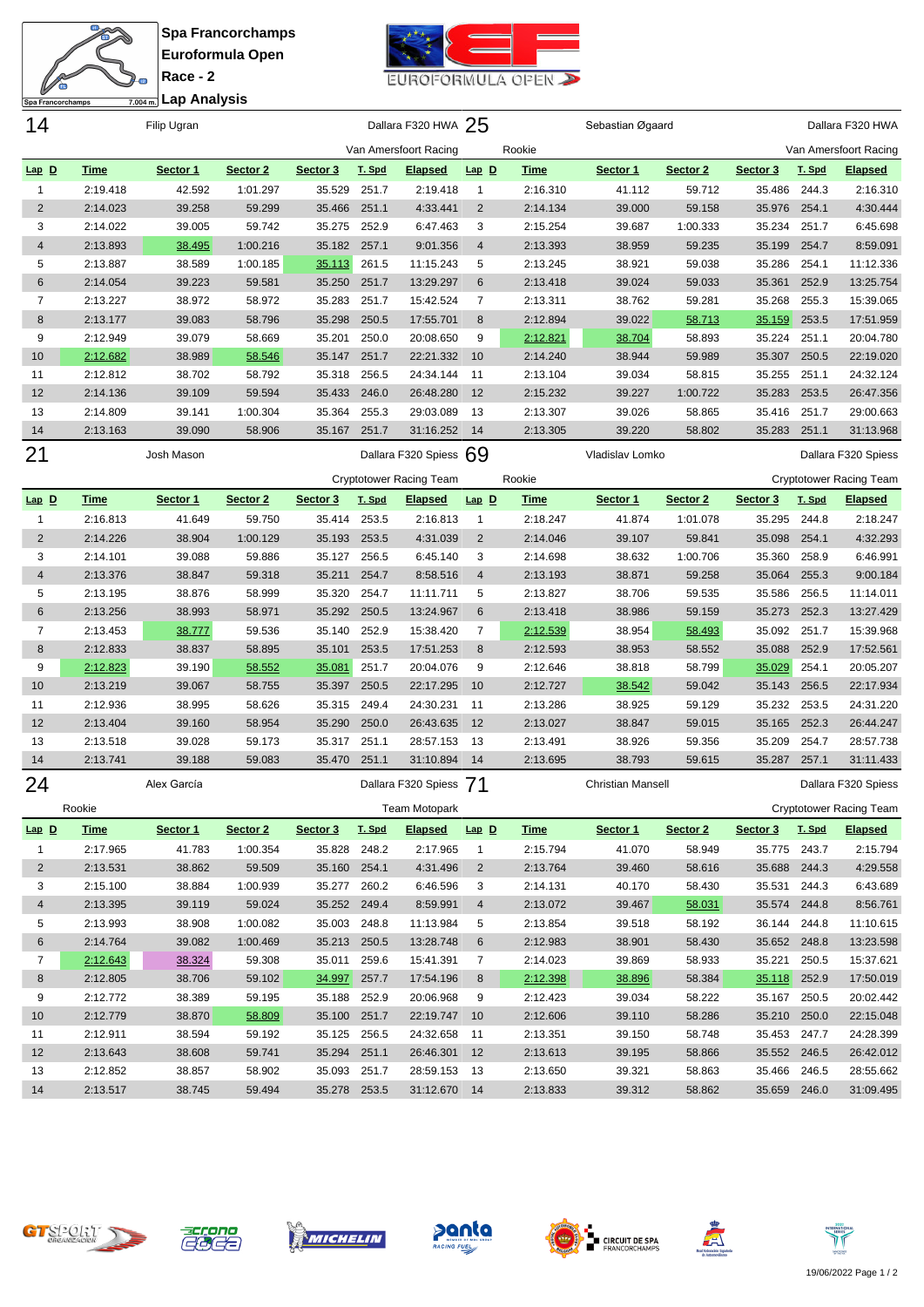**Race - 2**



**Lap Analysis**Spa Francorchamps 78 Frederick Lubin Dallara F320 Spiess 96 Oliver Goethe Dallara F320 Spiess Team Motopark Team Motopark **Lap D Time Sector 1 Sector 2 Sector 3 T. Spd Elapsed Lap D Time Sector 1 Sector 2 Sector 3 T. Spd Elapsed** 2:18.823 42.651 1:00.828 35.344 253.5 2:18.823 2:17.545 41.756 1:00.640 35.149 247.7 2:17.545 2:13.090 38.618 59.304 35.168 260.8 4:31.913 2:12.485 38.663 58.585 35.237 254.1 4:30.030 2:15.008 38.520 1:00.560 35.928 262.1 6:46.921 2:14.513 39.674 59.506 35.333 252.3 6:44.543 2:13.864 38.917 59.852 35.095 255.9 9:00.785 2:13.324 38.840 59.165 35.319 238.4 8:57.867 2:13.819 38.897 59.880 35.042 255.3 11:14.604 2:12.348 38.889 58.353 35.106 252.3 11:10.215 2:13.416 38.427 59.728 35.261 251.7 13:28.020 2:14.012 39.283 59.345 35.384 246.0 13:24.227 2:12.757 38.800 59.000 34.957 257.7 15:40.777 2:12.671 39.173 58.148 35.350 248.2 15:36.898 2:12.874 38.859 58.900 35.115 255.3 17:53.651 2:12.263 39.202 57.781 35.280 247.1 17:49.161 2:13.792 39.043 59.641 35.108 255.3 20:07.443 2:12.103 39.205 57.650 35.248 246.5 20:01.264 2:13.215 38.854 59.273 35.088 256.5 22:20.658 2:12.369 39.295 57.788 35.286 246.0 22:13.633 2:13.985 39.290 59.560 35.135 249.4 24:34.643 2:12.806 39.349 58.024 35.433 245.4 24:26.439 2:13.966 38.630 1:00.174 35.162 257.1 26:48.609 2:12.578 39.282 57.862 35.434 245.4 26:39.017 2:13.568 38.747 59.318 35.503 251.7 29:02.177 2:12.547 39.251 57.866 35.430 246.5 28:51.564 2:13.430 38.980 59.244 35.206 252.3 31:15.607 2:12.483 39.302 57.810 35.371 246.5 31:04.047

|                |             | Francesco Simonazzi |          |          |        | Dallara F320 Spiess |
|----------------|-------------|---------------------|----------|----------|--------|---------------------|
|                | Rookie      |                     |          |          |        | <b>BVM Racing</b>   |
| $Lap$ $D$      | <b>Time</b> | Sector 1            | Sector 2 | Sector 3 | T. Spd | <b>Elapsed</b>      |
| 1              | 2:19.976    | 43.351              | 1:01.010 | 35.615   | 251.1  | 2:19.976            |
| $\overline{2}$ | 2:13.683    | 39.191              | 59.240   | 35.252   | 253.5  | 4:33.659            |
| 3              | 2:14.132    | 38.838              | 1:00.076 | 35.218   | 252.3  | 6:47.791            |
| $\overline{4}$ | 2:14.626    | 38.662              | 1:00.523 | 35.441   | 255.3  | 9:02.417            |
| 5              | 2:13.826    | 39.292              | 59.233   | 35.301   | 250.0  | 11:16.243           |
| 6              | 2:13.559    | 39.021              | 59.311   | 35.227   | 251.1  | 13:29.802           |
| 7              | 2:14.976    | 38.761              | 1:00.903 | 35.312   | 256.5  | 15:44.778           |
| 8              | 2:13.093    | 39.084              | 58.772   | 35.237   | 251.1  | 17:57.871           |
| 9              | 2:13.369    | 39.041              | 58.864   | 35.464   | 250.5  | 20:11.240           |
| 10             | 2:13.457    | 39.141              | 58.801   | 35.515   | 249.4  | 22:24.697           |
| 11             | 2:14.683    | 39.283              | 59.444   | 35.956   | 247.7  | 24:39.380           |
| 12             | 2:16.992    | 39.484              | 1:01.498 | 36.010   | 244.3  | 26:56.372           |
| 13             | 2:14.916    | 39.328              | 59.721   | 35.867   | 247.7  | 29:11.288           |
| 14             | 2:14.483    | 39.528              | 59.247   | 35.708   | 246.5  | 31:25.771           |

88 Filip Kaminiarz **Dallara F320 HWA** Van Amersfoort Racing

| $Lap$ $D$      | <u>Time</u> | Sector 1 | Sector 2 | Sector 3 | T. Spd | <b>Elapsed</b> |
|----------------|-------------|----------|----------|----------|--------|----------------|
| 1              | 2:20.652    | 42.825   | 1:02.114 | 35.713   | 249.4  | 2:20.652       |
| $\overline{2}$ | 2:13.964    | 39.249   | 59.370   | 35.345   | 254.1  | 4:34.616       |
| 3              | 2:13.694    | 39.284   | 59.204   | 35.206   | 251.7  | 6:48.310       |
| $\overline{4}$ | 2:14.762    | 39.152   | 1:00.399 | 35.211   | 254.1  | 9:03.072       |
| 5              | 2:13.729    | 38.920   | 59.557   | 35.252   | 256.5  | 11:16.801      |
| 6              | 2:13.670    | 38.931   | 59.481   | 35.258   | 256.5  | 13:30.471      |
| 7              | 2:13.409    | 39.016   | 59.094   | 35.299   | 254.1  | 15:43.880      |
| 8              | 2:12.915    | 39.153   | 58.612   | 35.150   | 251.1  | 17:56.795      |
| 9              | 2:12.939    | 39.204   | 58.583   | 35.152   | 252.3  | 20:09.734      |
| 10             | 2:13.199    | 39.313   | 58.527   | 35.359   | 251.7  | 22:22.933      |
| 11             | 2:16.951    | 39.163   | 1:01.419 | 36.369   | 248.2  | 24:39.884      |
| 12             | 2:13.645    | 39.361   | 58.820   | 35.464   | 254.1  | 26:53.529      |
| 13             | 2:13.868    | 39.386   | 58.964   | 35.518   | 249.4  | 29:07.397      |
| 14             | 2:13.282    | 39.366   | 58.554   | 35.362   | 248.8  | 31:20.679      |













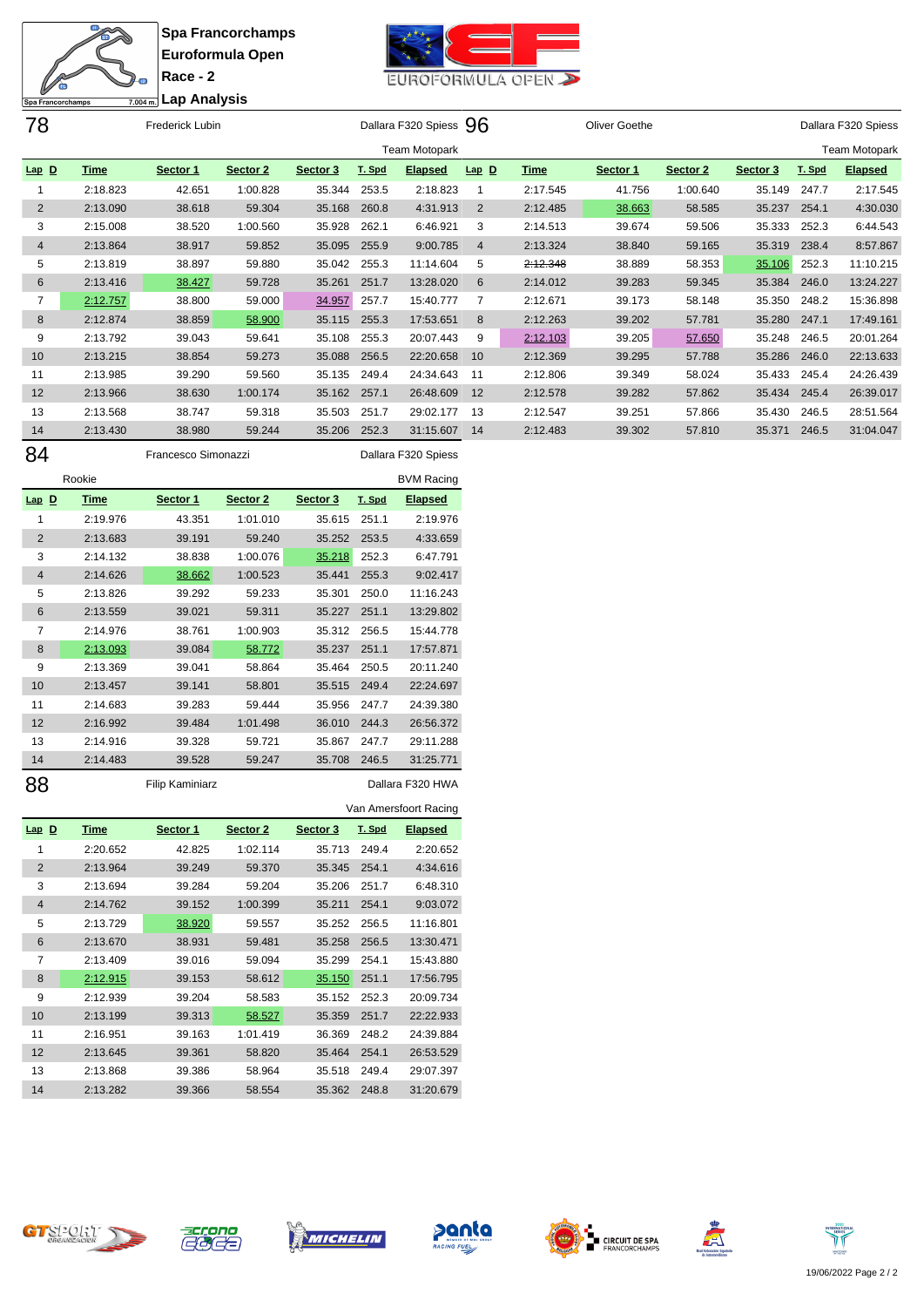# A Ø

**Spa Francorchamps Euroformula Open Race - 2**



| $\epsilon$ uroformula open $\blacktriangleright$ |  |
|--------------------------------------------------|--|
|--------------------------------------------------|--|

| ש                | Spa Francorchamps    | <del>7.004m.</del> Analysis by Lap |            |                      |                  |          |                      |                  |
|------------------|----------------------|------------------------------------|------------|----------------------|------------------|----------|----------------------|------------------|
|                  | Num Lap Time         | Gap                                |            | Num Lap Time         | Gap              |          | Num Lap Time         | Gap              |
| Lap              | 1                    |                                    | 14         | 2:13.887             | 05.028           | 21       | 2:13.219             | 03.662           |
| 71               | 2:15.794             |                                    | 84         | 2:13.826             | 06.028           | 69       | 2:12.727             | 04.301           |
| 25               | 2:16.310             | 00.516                             | 88         | 2:13.729             | 06.586           | 25       | 2:14.240             | 05.387           |
| 21               | 2:16.813             | 01.019                             | <b>Num</b> | <b>Lap Time</b>      | Gap              | 24       | 2:12.779             | 06.114           |
| 96               | 2:17.545             | 01.751                             | Lap        | 6                    |                  | 78       | 2:13.215             | 07.025           |
| 24               | 2:17.965             | 02.171                             | 71         | 2:12.983             |                  | 14       | 2:12.682             | 07.699           |
| 69               | 2:18.247             | 02.453                             | 96         | 2:14.012             | 00.629           | 88       | 2:13.199             | 09.300           |
| 78               | 2:18.823             | 03.029                             | 21         | 2:13.256             | 01.369           | 84       | 2:13.457             | 11.064           |
| 14               | 2:19.418             | 03.624                             | 25         | 2:13.418             | 02.156           | Num      | <b>Lap Time</b>      | Gap              |
| 84               | 2:19.976             | 04.182                             | 69         | 2:13.418             | 03.831           | Lap      | 11                   |                  |
| 88               | 2:20.652             | 04.858                             | 78         | 2:13.416             | 04.422           | 96       | 2:12.806             |                  |
| <b>Num</b>       | <b>Lap Time</b>      | Gap                                | 24         | 2:14.764             | 05.150           | 71       | 2:13.351             | 01.960           |
| Lap              | -2                   |                                    | 14         | 2:14.054             | 05.699           | 21       | 2:12.936             | 03.792           |
| 71               | 2:13.764             |                                    | 84         | 2:13.559             | 06.204           | 69       | 2:13.286             | 04.781           |
| 96               | 2:12.485             | 00.472                             | 88         | 2:13.670             | 06.873           | 25       | 2:13.104             | 05.685           |
| 25               | 2:14.134             | 00.886                             | Num        | <b>Lap Time</b>      | Gap              | 24<br>14 | 2:12.911             | 06.219           |
| 21               | 2:14.226             | 01.481                             | Lap        | 7                    |                  | 78       | 2:12.812<br>2:13.985 | 07.705<br>08.204 |
| 24               | 2:13.531             | 01.938                             | 96         | 2:12.671             |                  | 84       | 2:14.683             | 12.941           |
| 78<br>69         | 2:13.090<br>2:14.046 | 02.355<br>02.735                   | 71         | 2:14.023             | 00.723           | 88       | 2:16.951             | 13.445           |
| 14               | 2:14.023             | 03.883                             | 21         | 2:13.453             | 01.522           | Num      | <b>Lap Time</b>      | Gap              |
| 84               | 2:13.683             | 04.101                             | 25         | 2:13.311             | 02.167           | Lap      | 12                   |                  |
| 88               | 2:13.964             | 05.058                             | 69<br>78   | 2:12.539<br>2:12.757 | 03.070<br>03.879 | 96       | 2:12.578             |                  |
| <b>Num</b>       | <b>Lap Time</b>      | Gap                                | 24         | 2:12.643             | 04.493           | 71       | 2:13.613             | 02.995           |
| Lap <sub>3</sub> |                      |                                    | 14         | 2:13.227             | 05.626           | 21       | 2:13.404             | 04.618           |
| 71               | 2:14.131             |                                    | 88         | 2:13.409             | 06.982           | 69       | 2:13.027             | 05.230           |
| 96               | 2:14.513             | 00.854                             | 84         | 2:14.976             | 07.880           | 24       | 2:13.643             | 07.284           |
| 21               | 2:14.101             | 01.451                             | Num        | <b>Lap Time</b>      | Gap              | 25       | 2:15.232             | 08.339           |
| 25               | 2:15.254             | 02.009                             | Lap        | - 8                  |                  | 14       | 2:14.136             | 09.263           |
| 24               | 2:15.100             | 02.907                             | 96         | 2:12.263             |                  | 78       | 2:13.966             | 09.592           |
| 78               | 2:15.008             | 03.232                             | 71         | 2:12.398             | 00.858           | 88       | 2:13.645             | 14.512           |
| 69               | 2:14.698             | 03.302                             | 21         | 2:12.833             | 02.092           | 84       | 2:16.992             | 17.355           |
| 14               | 2:14.022             | 03.774                             | 25         | 2:12.894             | 02.798           | Num      | <b>Lap Time</b>      | Gap              |
| 84               | 2:14.132             | 04.102                             | 69         | 2:12.593             | 03.400           | Lap      | 13                   |                  |
| 88               | 2:13.694             | 04.621                             | 78         | 2:12.874             | 04.490           | 96       | 2:12.547             |                  |
| <b>Num</b>       | <b>Lap Time</b>      | Gap                                | 24         | 2:12.805             | 05.035           | 71       | 2:13.650             | 04.098           |
| Lap 4            |                      |                                    | 14         | 2:13.177             | 06.540           | 21       | 2:13.518             | 05.589           |
| 71               | 2:13.072             |                                    | 88         | 2:12.915             | 07.634           | 69       | 2:13.491             | 06.174           |
| 96               | 2:13.324             | 01.106                             | 84         | 2:13.093             | 08.710           | 24       | 2:12.852             | 07.589           |
| 21               | 2:13.376             | 01.755                             | Num        | <b>Lap Time</b>      | Gap              | 25       | 2:13.307             | 09.099           |
| 25               | 2:13.393             | 02.330                             | Lap 9      |                      |                  | 78       | 2:13.568             | 10.613           |
| 24               | 2:13.395             | 03.230                             | 96         | 2:12.103             |                  | 14       | 2:14.809             | 11.525           |
| 69               | 2:13.193             | 03.423                             | 71         | 2:12.423             | 01.178           | 88       | 2:13.868             | 15.833           |
| 78               | 2:13.864             | 04.024                             | 21         | 2:12.823             | 02.812           | 84       | 2:14.916             | 19.724           |
| 14               | 2:13.893             | 04.595                             | 25         | 2:12.821             | 03.516           | Num      | Lap Time             | Gap              |
| 84               | 2:14.626             | 05.656                             | 69         | 2:12.646             | 03.943           | Lap      | 14                   |                  |
| 88               | 2:14.762             | 06.311                             | 24         | 2:12.772             | 05.704           | 96       | 2:12.483             |                  |
| <b>Num</b>       | <b>Lap Time</b>      | Gap                                | 78         | 2:13.792             | 06.179           | 71       | 2:13.833             | 05.448           |
| Lap 5            |                      |                                    | 14         | 2:12.949             | 07.386           | 21       | 2:13.741             | 06.847           |
| 96               | 2:12.348             |                                    | 88<br>84   | 2:12.939<br>2:13.369 | 08.470<br>09.976 | 69<br>24 | 2:13.695<br>2:13.517 | 07.386<br>08.623 |
| 71               | 2:13.854             | 00.400                             | Num        | <b>Lap Time</b>      | Gap              | 25       | 2:13.305             | 09.921           |
| 21<br>25         | 2:13.195<br>2:13.245 | 01.496<br>02.121                   |            |                      |                  | 78       | 2:13.430             | 11.560           |
| 24               | 2:13.993             | 03.769                             | Lap        | 10                   |                  | 14       | 2:13.163             | 12.205           |
| 69               | 2:13.827             | 03.796                             | 96         | 2:12.369             |                  | 88       | 2:13.282             | 16.632           |
| 78               | 2:13.819             | 04.389                             | 71         | 2:12.606             | 01.415           | 84       | 2:14.483             | 21.724           |
|                  |                      |                                    |            |                      |                  |          |                      |                  |













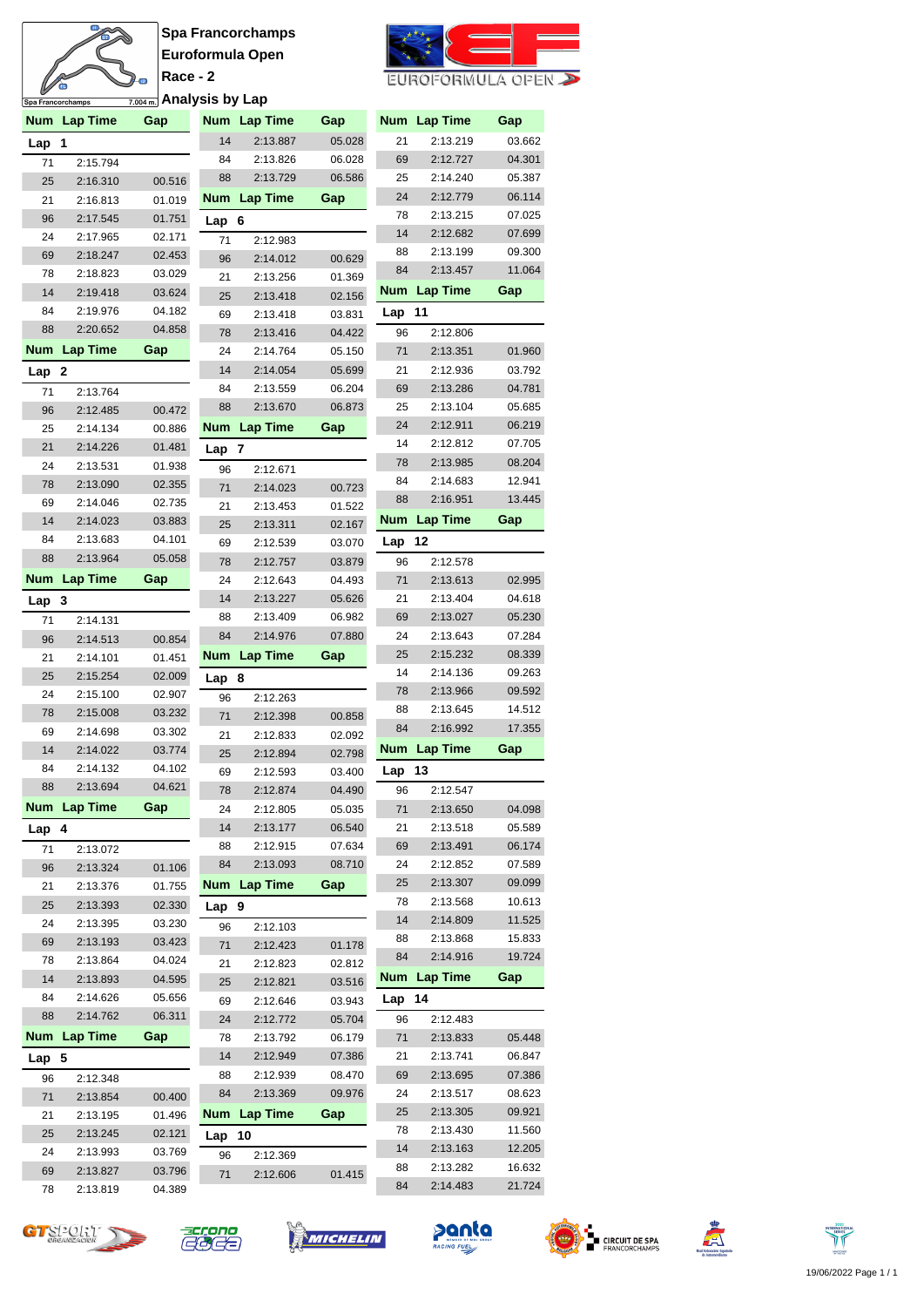$\overline{\mathbf{u}}$ 衙

Spa Francorchamps



**<u>7.004 m.</u>** Best Sectors Results

|                 | Sector - 1  |                           |           |             | Sector - 2               |        |             | Sector - 3               |        |                         |             | <b>Ideal Lap vs Best Lap</b> |                   |                      |    |
|-----------------|-------------|---------------------------|-----------|-------------|--------------------------|--------|-------------|--------------------------|--------|-------------------------|-------------|------------------------------|-------------------|----------------------|----|
| Clas            | $N^{\circ}$ | <b>Driver</b>             | Time      | $N^{\circ}$ | <b>Driver</b>            | Time   | $N^{\circ}$ | <b>Driver</b>            | Time   | <b>Clas</b>             | $N^{\circ}$ | <b>Driver</b>                | Ideal Lap         | <b>Best Lap Clas</b> |    |
|                 |             | 24 Alex García            | 38.324    | 96          | Oliver Goethe            | 57.650 | 78          | <b>Frederick Lubin</b>   | 34.957 |                         | 96          | Oliver Goethe                | 2:11.419 2:12.103 |                      |    |
| $\mathcal{P}$   |             | <b>78</b> Frederick Lubin | 38.427 71 |             | <b>Christian Mansell</b> | 58.031 |             | 24 Alex García           | 34.997 | 2                       | 71          | <b>Christian Mansell</b>     | 2:12.045 2:12.398 |                      | -2 |
| 3               | 14          | Filip Ugran               | 38.495    | -69         | Vladislav Lomko          | 58.493 | 69          | Vladislav Lomko          | 35.029 | 3                       | 69          | Vladislav Lomko              | 2:12.064 2:12.539 |                      | 3  |
| $\overline{4}$  | 69          | Vladislav Lomko           | 38.542 88 |             | <b>Filip Kaminiarz</b>   | 58.527 | 21          | Josh Mason               | 35.081 | $\overline{\mathbf{4}}$ | 24          | Alex García                  | 2:12.130 2:12.643 |                      | 4  |
| 5.              | 84          | Francesco Simonazzi       | 38.662    | 14          | Filip Ugran              | 58.546 | 96          | Oliver Goethe            | 35.106 | 5                       | 14          | Filip Ugran                  | 2:12.154 2:12.682 |                      | 5  |
| 6               |             | 96 Oliver Goethe          | 38.663 21 |             | Josh Mason               | 58.552 | 14          | Filip Ugran              | 35.113 | 6                       | 78          | <b>Frederick Lubin</b>       | 2:12.284 2:12.757 |                      | -6 |
|                 | 25          | Sebastian Øgaard          | 38.704    | 25          | Sebastian Øgaard         | 58.713 | 71          | <b>Christian Mansell</b> | 35.118 |                         | 21          | Josh Mason                   | 2:12.410 2:12.823 |                      | -8 |
| 8               | 21          | Josh Mason                | 38.777 84 |             | Francesco Simonazzi      | 58.772 | 88          | <b>Filip Kaminiarz</b>   | 35.150 | 8                       | 25          | Sebastian Øgaard             | 2:12.576 2:12.821 |                      | 7  |
| 9.              | 71          | <b>Christian Mansell</b>  | 38.896 24 |             | Alex García              | 58.809 | 25          | Sebastian Øgaard         | 35.159 | 9                       | 88          | Filip Kaminiarz              | 2:12.597 2:12.915 |                      | 9  |
| 10 <sup>1</sup> | 88          | <b>Filip Kaminiarz</b>    | 38.920 78 |             | <b>Frederick Lubin</b>   | 58,900 | 84          | Francesco Simonazzi      | 35.218 | 10                      | 84          | Francesco Simonazzi          | 2:12.652 2:13.093 |                      | 10 |











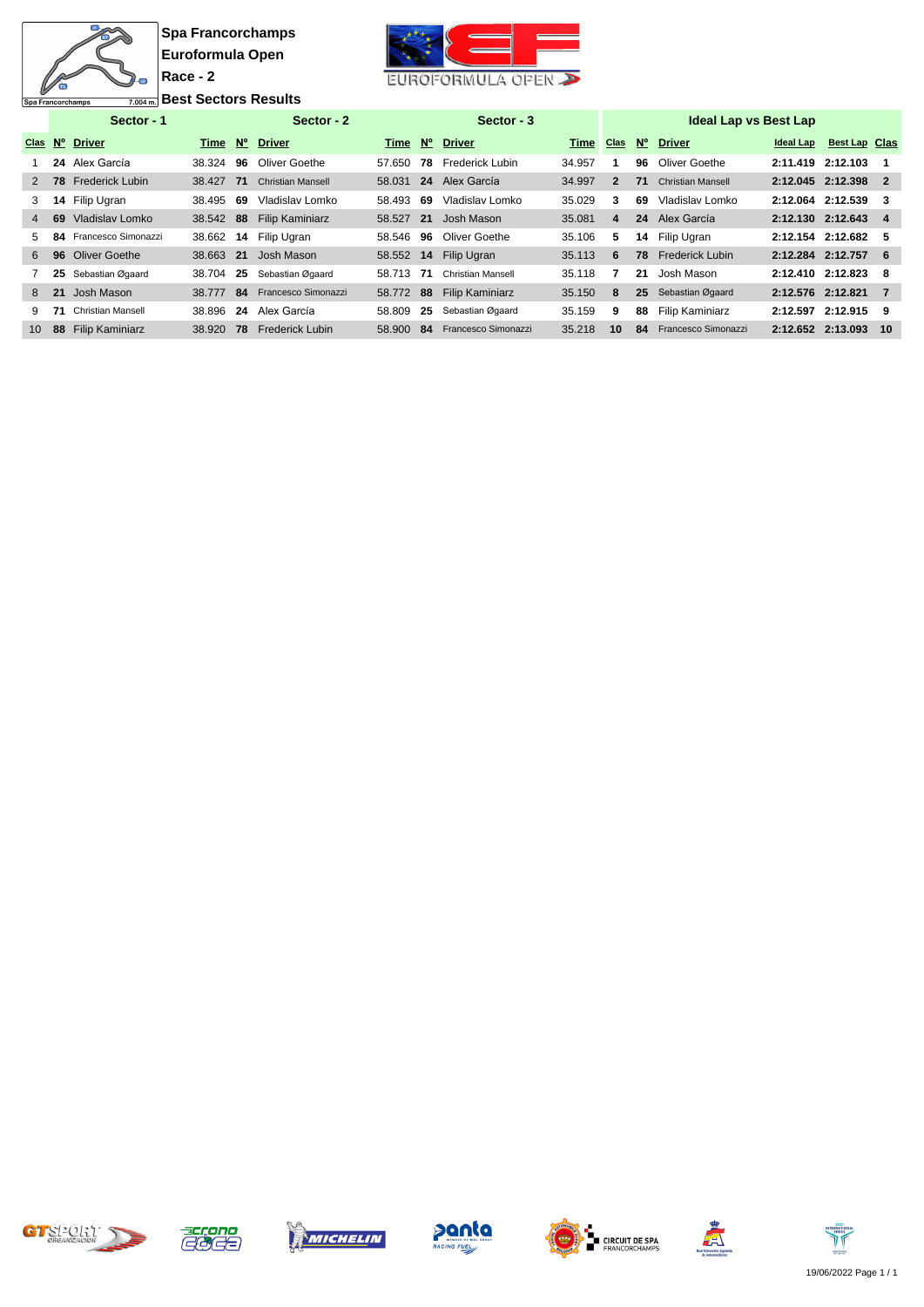

**Leader Sequence**



| <b>N°</b> | <b>Driver</b>     | <b>Nat</b> | Cat | Clas | Team                    | <b>Nat</b> | <b>Vehicle</b>      | <b>Start Lap</b> | <b>End Lap</b> | Laps | <b>Total Laps</b> |
|-----------|-------------------|------------|-----|------|-------------------------|------------|---------------------|------------------|----------------|------|-------------------|
| 71        | Christian Mansell | 業          |     |      | Cryptotower Racing Team |            | Dallara F320 Spiess |                  |                |      |                   |
| 96        | Oliver Goethe     |            |     |      | <b>Team Motopark</b>    |            | Dallara F320 Spiess |                  |                |      |                   |
|           | Christian Mansell | 꾫.         |     |      | Cryptotower Racing Team |            | Dallara F320 Spiess |                  |                |      |                   |
| 96        | Oliver Goethe     |            |     |      | <b>Team Motopark</b>    |            | Dallara F320 Spiess |                  | 14             |      |                   |













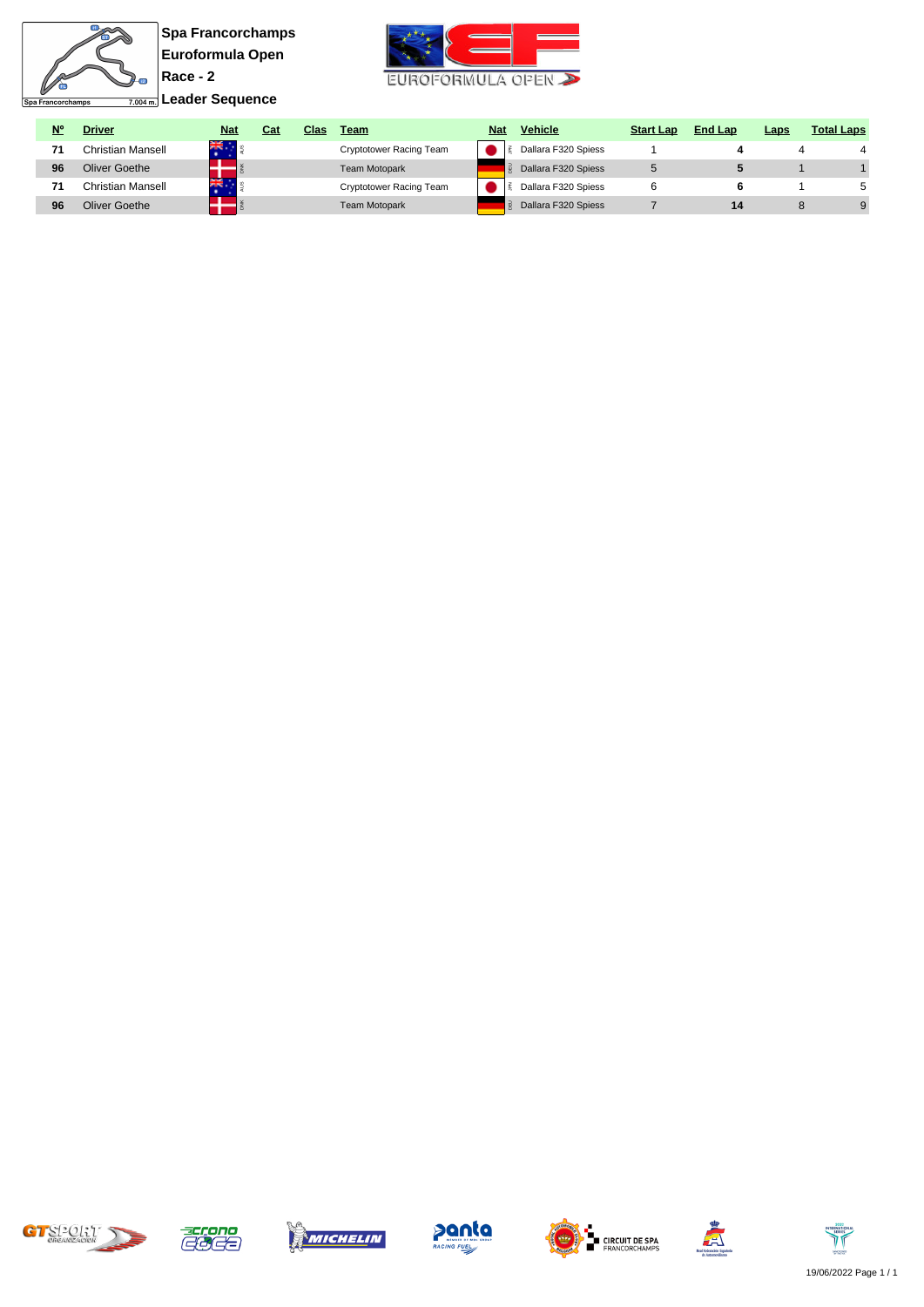

Simonazzi

**Spa Francorchamps Euroformula Open Race - 2 Best 5 Lap Times**



|                 |             |                          |                    |   |     |                       |                                |            |                     | Best 1   |     | Best 2   |     | Best 3   |                 | <b>Best 4</b> |                 | Best 5      |      |
|-----------------|-------------|--------------------------|--------------------|---|-----|-----------------------|--------------------------------|------------|---------------------|----------|-----|----------|-----|----------|-----------------|---------------|-----------------|-------------|------|
| C <sub>ls</sub> | $N^{\circ}$ | <b>Driver</b>            | <b>Nat</b>         |   | Cat | <b>CIs</b>            | Team                           | <b>Nat</b> | <b>Vehicle</b>      | Time     | Lap | Time     | Lap | Time     | Lap             | Time          | Lap             | Time        | Lap  |
|                 | 96          | Oliver Goethe            |                    |   |     |                       | <b>Team Motopark</b>           |            | Dallara F320 Spiess | 2:12.103 | 9   | 2:12.263 | 8   | 2:12.369 | 10              | 2:12.483      | 14              | 2:12.485    |      |
| 2               | 71          | <b>Christian Mansell</b> | $25 - 25$          |   |     |                       | Cryptotower Racing Team        |            | Dallara F320 Spiess | 2:12.398 | 8   | 2:12.423 | -9  | 2:12.606 | 10 <sup>°</sup> | 2:12.983      | 6               | 2:13.072 4  |      |
| 3               | 69          | Vladislav Lomko          |                    | ě | R   |                       | Cryptotower Racing Team        |            | Dallara F320 Spiess | 2:12.539 |     | 2:12.593 | -8  | 2:12.646 | -9              | 2:12.727      | 10              | 2:13.027    |      |
| 4               | 24          | Alex García              |                    |   | R.  | 2                     | <b>Team Motopark</b>           |            | Dallara F320 Spiess | 2:12.643 |     | 2:12.772 | 9   | 2:12.779 | 10              | 2:12.805      | 8               | 2:12.852 13 |      |
| 5               | 14          | Filip Ugran              |                    |   |     |                       | Van Amersfoort Racing          | E          | Dallara F320 HWA    | 2:12.682 | 10  | 2:12.812 | 11  | 2:12.949 | -9              | 2:13.163      | 14              | 2:13.177    |      |
| 6               | 78          | <b>Frederick Lubin</b>   | NIZ.<br><b>ZIN</b> |   |     |                       | <b>Team Motopark</b>           |            | Dallara F320 Spiess | 2:12.757 |     | 2:12.874 | 8   | 2:13.090 | 2               | 2:13.215      | 10 <sup>1</sup> | 2:13.416 6  |      |
|                 | 25          | Sebastian Øgaard         |                    | ž | R   | 3                     | Van Amersfoort Racing          |            | Dallara F320 HWA    | 2:12.821 | q   | 2:12.894 | 8   | 2:13.104 |                 | 2:13.245      | 5               | 2:13.305    | - 14 |
| 8               | 21          | Josh Mason               | NIZ.<br>zr.        |   |     |                       | <b>Cryptotower Racing Team</b> |            | Dallara F320 Spiess | 2:12.823 | 9   | 2:12.833 | 8   | 2:12.936 | 11              | 2:13.195      | 5               | 2:13.219    | 10   |
| 9               | 88          | Filip Kaminiarz          |                    |   |     |                       | Van Amersfoort Racing          |            | Dallara F320 HWA    | 2:12.915 | 8   | 2:12.939 | -9  | 2:13.199 | 10              | 2:13.282      | 14              | 2:13.409    |      |
| 10 <sup>1</sup> | 84          | Francesco                |                    |   | R.  | $\boldsymbol{\Delta}$ | <b>BVM Racing</b>              |            | Dallara F320 Spiess | 2:13.093 |     | 2:13.369 |     | 2:13.457 | 10 <sup>1</sup> | 2:13.559      | 6               | 2:13.683    |      |













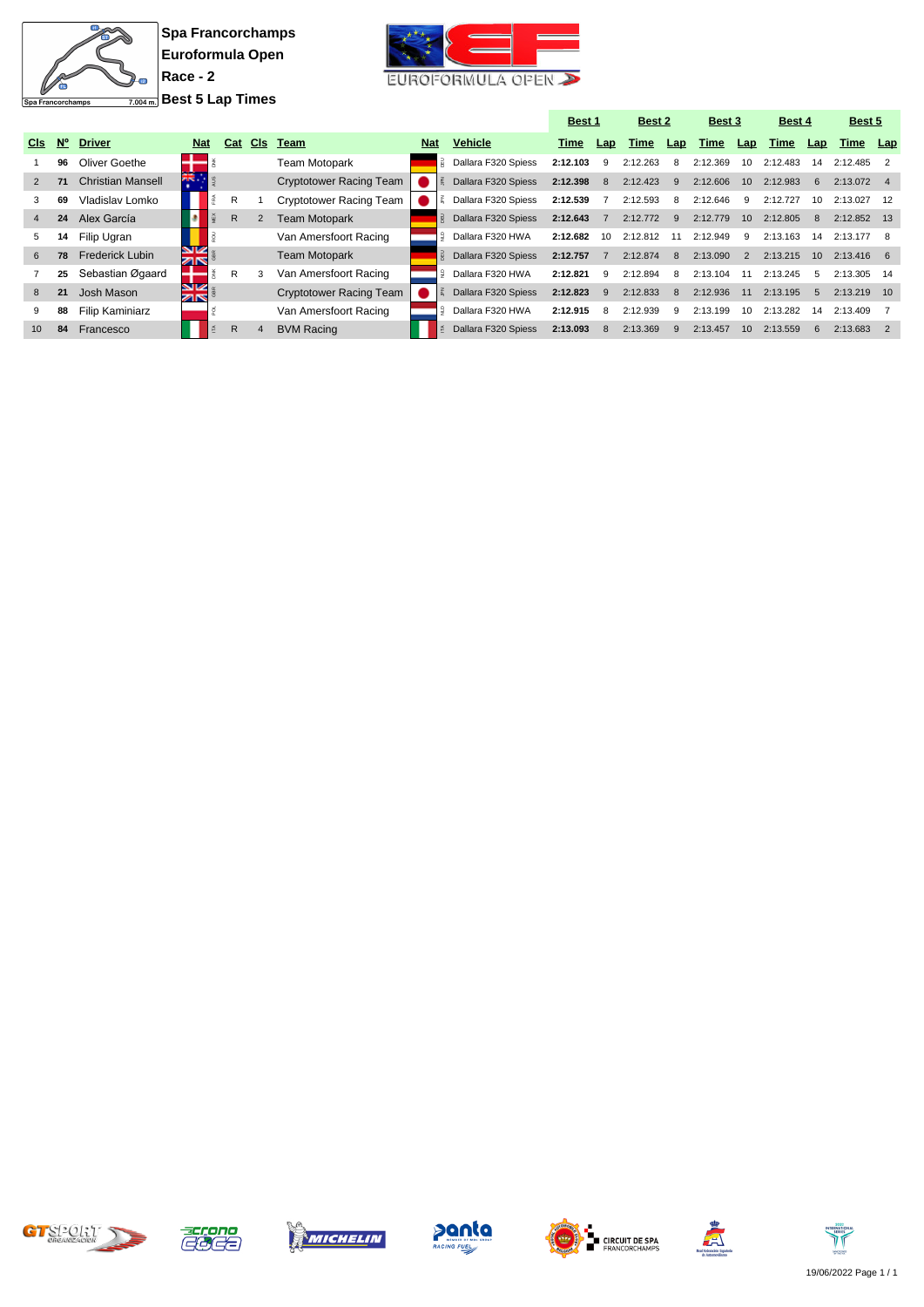

**Spa Francorchamps Euroformula Open Race - 2 Best 5 Top Speeds**



|                |             |                          |                |              |            |                                |            |                          | <u>Top 1</u> |                | <u>Top 2</u>                                     |                | Top 3 |               | Top 4 |    | Top <sub>5</sub> |                |       |
|----------------|-------------|--------------------------|----------------|--------------|------------|--------------------------------|------------|--------------------------|--------------|----------------|--------------------------------------------------|----------------|-------|---------------|-------|----|------------------|----------------|-------|
| <b>Clas</b>    | $N^{\circ}$ | <b>Driver</b>            | <b>Nat</b>     | Cat          | <b>CIs</b> | <b>Team</b>                    | <b>Nat</b> | <b>Vehicle</b>           |              |                | Km/h Lap Km/h Lap Km/h Lap Km/h Lap Km/h Lap Avg |                |       |               |       |    |                  |                |       |
|                | 78          | Frederick Lubin          | ⊠<br>⊼n        |              |            | Team Motopark                  |            | Dallara F320 Spiess      | 262.1        | 3              | 260.8                                            | $\overline{2}$ | 257.7 |               | 257.1 | 12 | 256.5            | 10             | 258.8 |
| 2              | 14          | Filip Ugran              |                |              |            | Van Amersfoort Racing          |            | Dallara F320 HWA         | 261.5        | $\overline{5}$ | 257.1                                            | $\overline{4}$ | 256.5 | 11            | 255.3 | 13 | 252.9            | 3              | 256.6 |
| 3              | 24          | Alex García              | ĝ              | R            |            | Team Motopark                  |            | Dallara F320 Spiess<br>핒 | 260.2        | 3              | 259.6                                            |                | 257.7 | 8             | 256.5 | 11 | 254.1            |                | 257.6 |
| $\overline{4}$ | 69          | Vladislav Lomko          |                | R            |            | <b>Cryptotower Racing Team</b> |            | Dallara F320 Spiess      | 258.9        | 3              | 257.1                                            | 14             | 256.5 | $5^{\circ}$   | 256.5 | 10 | 255.3            | $\overline{4}$ | 256.9 |
| 5              | 21          | Josh Mason               | V<br>বাষ       |              |            | Cryptotower Racing Team        |            | Dallara F320 Spiess      | 256.5        | 3              | 254.7                                            | $\overline{a}$ | 254.7 | 5             | 253.5 |    | 253.5            | 2              | 254.6 |
| 6              | 84          | Francesco Simonazzi      |                | R            |            | <b>BVM Racing</b>              |            | Dallara F320 Spiess<br>존 | 256.5        |                | 255.3                                            | $\overline{4}$ | 253.5 | 2             | 252.3 | 3  | 251.1            |                | 253.7 |
|                | 88          | <b>Filip Kaminiarz</b>   |                |              |            | Van Amersfoort Racing          |            | Dallara F320 HWA         | 256.5        | 5              | 256.5                                            | 6              | 254.1 | $\mathcal{P}$ | 254.1 | 4  | 254.7            |                | 255.0 |
| 8              | 25          | Sebastian Øgaard         |                | $\mathsf{R}$ |            | Van Amersfoort Racing          |            | Dallara F320 HWA         | 255.3        |                | 254.7                                            | $\Delta$       | 254.1 | $\mathcal{P}$ | 254.1 | 5  | 253.5            | 8              | 254.3 |
| 9              | 96          | Oliver Goethe            |                |              |            | Team Motopark                  |            | Dallara F320 Spiess      | 254.1        |                | 252.3                                            | 3              | 252.3 | 5             | 248.2 |    | 247.7            |                | 250.9 |
| 10             | 71          | <b>Christian Mansell</b> | 꽃<br>$\bullet$ |              |            | <b>Cryptotower Racing Team</b> |            | Dallara F320 Spiess      | 252.9        | 8              | 250.5                                            |                | 250.5 | 9             | 250.0 | 10 | 248.8            | 6              | 250.5 |













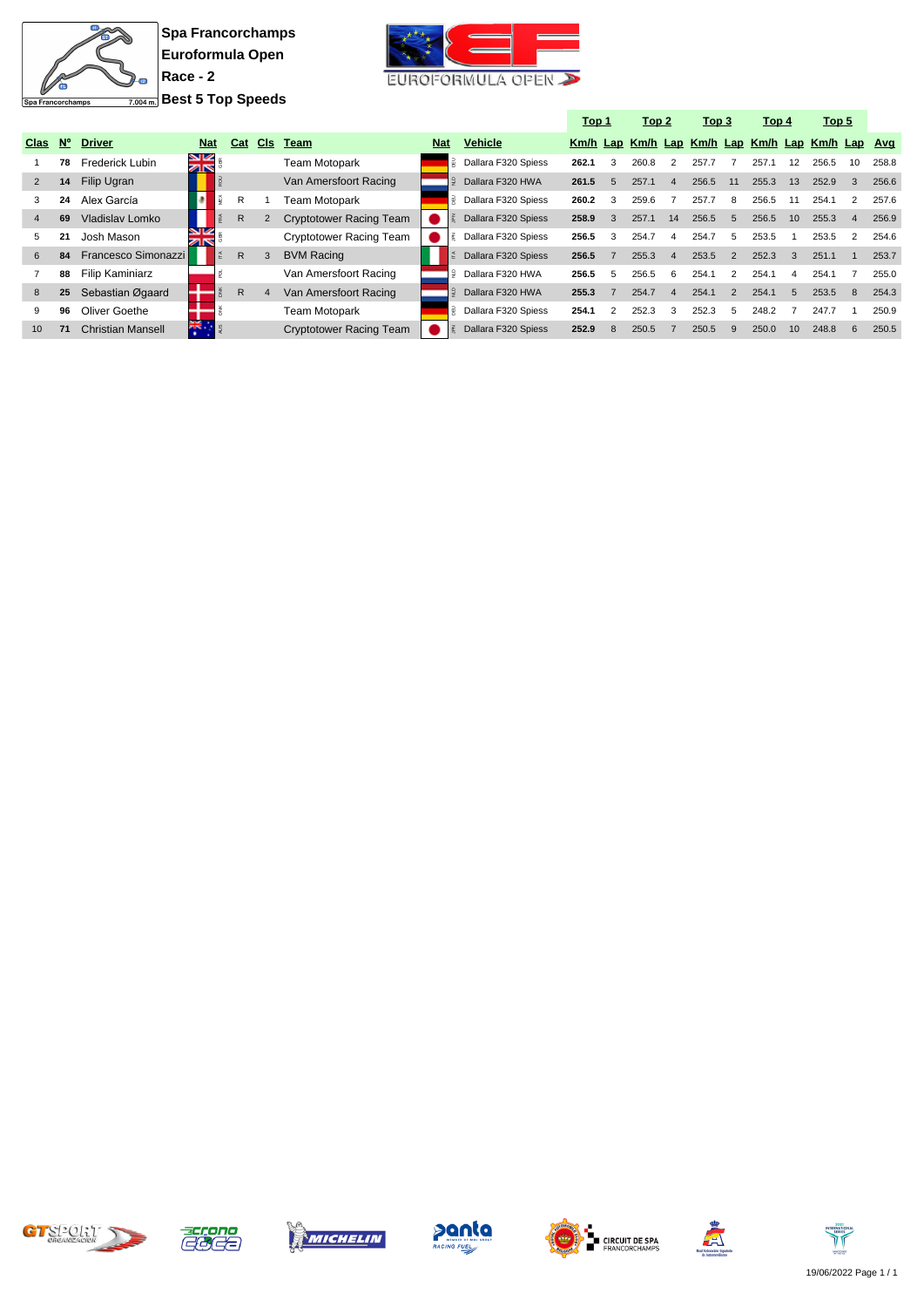$\frac{m}{s}$ N

ø



| レ<br>$\frac{1}{7.004\,\text{m}}$ Fastest Laps Sequence<br>Spa Francorchamps |     |                    |                     |             |                   |                                           |     |                                |            |                     |          |       |
|-----------------------------------------------------------------------------|-----|--------------------|---------------------|-------------|-------------------|-------------------------------------------|-----|--------------------------------|------------|---------------------|----------|-------|
|                                                                             | Lap | <b>Time of Dav</b> | <b>Session Time</b> | $N^{\circ}$ | <b>Driver</b>     | <b>Nat</b>                                | Cat | Team                           | <b>Nat</b> | <b>Vehicle</b>      | Time     | Km/h  |
|                                                                             |     | 10:40:57.153       | 4:29.153            |             | Christian Mansell | $\frac{1}{2}$ $\frac{1}{2}$ $\frac{1}{2}$ |     | <b>Cryptotower Racing Team</b> |            | Dallara F320 Spiess | 2:13.764 | 188.4 |
|                                                                             |     | 10:40:57.626       | 4:29.626            | 96          | Oliver Goethe     |                                           |     | <b>Team Motopark</b>           |            | Dallara F320 Spiess | 2:12.485 | 190.3 |
|                                                                             |     | 10:54:16.756       | 17:48.756           | 96          | Oliver Goethe     |                                           |     | <b>Team Motopark</b>           |            | Dallara F320 Spiess | 2:12.263 | 190.6 |
|                                                                             |     | 10:56:28.859       | 20:00.859           | 96          | Oliver Goethe     |                                           |     | Team Motopark                  |            | Dallara F320 Spiess | 2:12.103 | 190.8 |













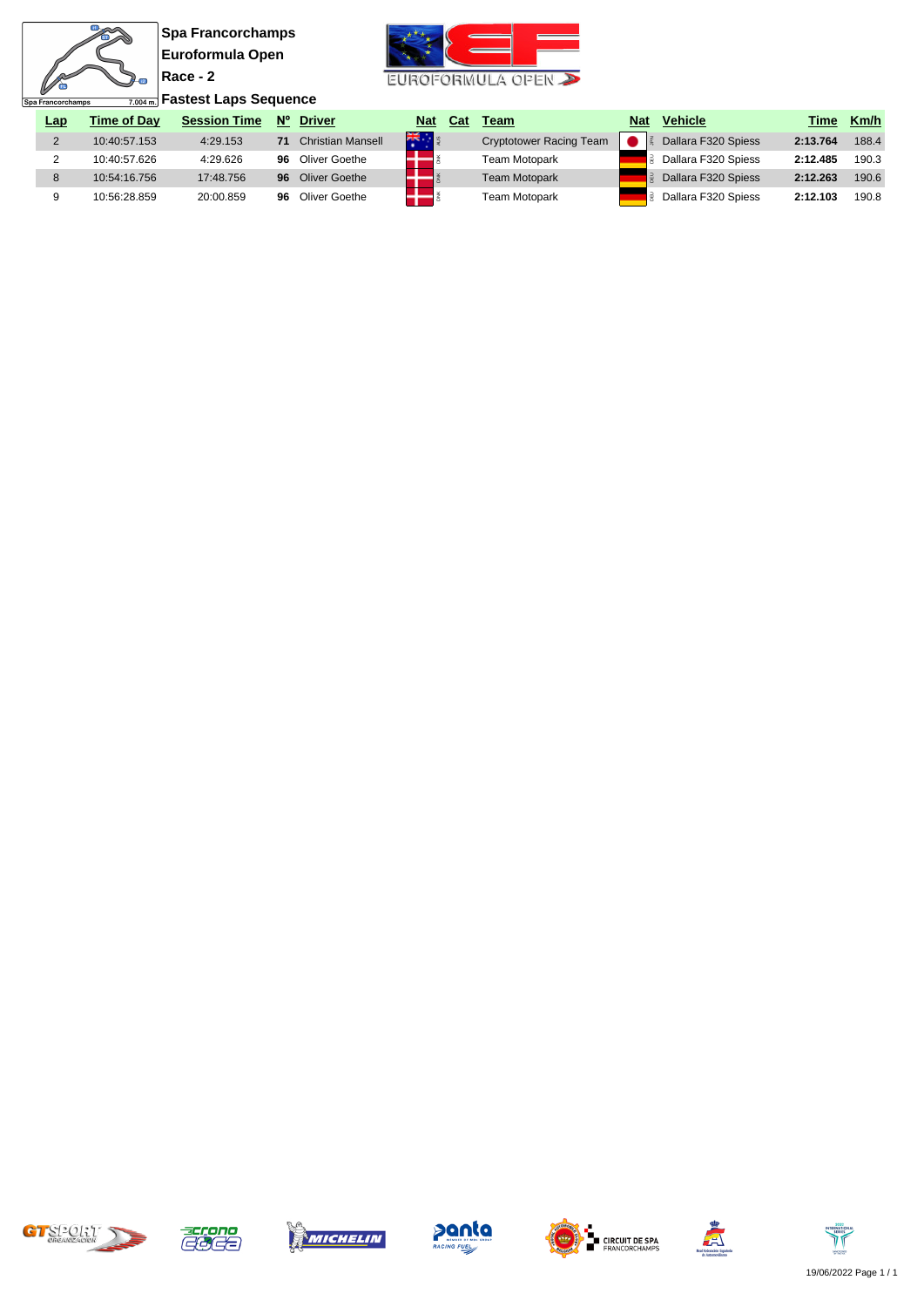|    |                               |                                 |              | <b>Spa Francorchamps</b> |                                |            |    |                     |  |                     |  |  |  |  |
|----|-------------------------------|---------------------------------|--------------|--------------------------|--------------------------------|------------|----|---------------------|--|---------------------|--|--|--|--|
|    |                               | Euroformula Open                |              |                          |                                |            |    |                     |  |                     |  |  |  |  |
|    |                               | $Race - 2$                      |              |                          | EUROFORMULA OPEN               |            |    |                     |  |                     |  |  |  |  |
|    | 7.004 m.<br>Spa Francorchamps | <b>Event Best Maximum Speed</b> |              |                          |                                |            |    |                     |  |                     |  |  |  |  |
|    | Nº Driver                     | <b>Nat</b>                      | Cat          |                          | Clas Team                      | <b>Nat</b> |    | <b>Vehicle</b>      |  | <b>Km/h Session</b> |  |  |  |  |
| 78 | Frederick Lubin               | 9×<br>ZN                        |              |                          | <b>Team Motopark</b>           |            | ₹. | Dallara F320 Spiess |  | 262.1 Race - 2      |  |  |  |  |
|    | 14 Filip Ugran                |                                 |              |                          | Van Amersfoort Racing          |            |    | Dallara F320 HWA    |  | 261.5 Race - 2      |  |  |  |  |
|    | 24 Alex García                |                                 | $\mathsf{R}$ |                          | <b>Team Motopark</b>           |            | 릶  | Dallara F320 Spiess |  | 260.2 Race - 2      |  |  |  |  |
| 69 | Vladislav Lomko               |                                 | R 2          |                          | <b>Cryptotower Racing Team</b> |            |    | Dallara F320 Spiess |  | 258.9 Race - 2      |  |  |  |  |
| 21 | Josh Mason                    | NK<br>AR                        |              |                          | <b>Cryptotower Racing Team</b> |            |    | Dallara F320 Spiess |  | 256.5 Race - 2      |  |  |  |  |
|    | 88 Filip Kaminiarz            |                                 |              |                          | Van Amersfoort Racing          |            |    | Dallara F320 HWA    |  | $256.5$ Race - 2    |  |  |  |  |
| 84 | Francesco Simonazzi           |                                 | R            | 3                        | <b>BVM Racing</b>              |            | É  | Dallara F320 Spiess |  | $256.5$ Race - 2    |  |  |  |  |
|    | 25 Sebastian Øgaard           |                                 | $R$ 4        |                          | Van Amersfoort Racing          |            |    | Dallara F320 HWA    |  | $255.3$ Race - 2    |  |  |  |  |
| 96 | Oliver Goethe                 |                                 |              |                          | Team Motopark                  |            |    | Dallara F320 Spiess |  | 254.1 Race - 2      |  |  |  |  |
| 71 | <b>Christian Mansell</b>      | 活                               |              |                          | <b>Cryptotower Racing Team</b> |            |    | Dallara F320 Spiess |  | 252.9 Race - 2      |  |  |  |  |













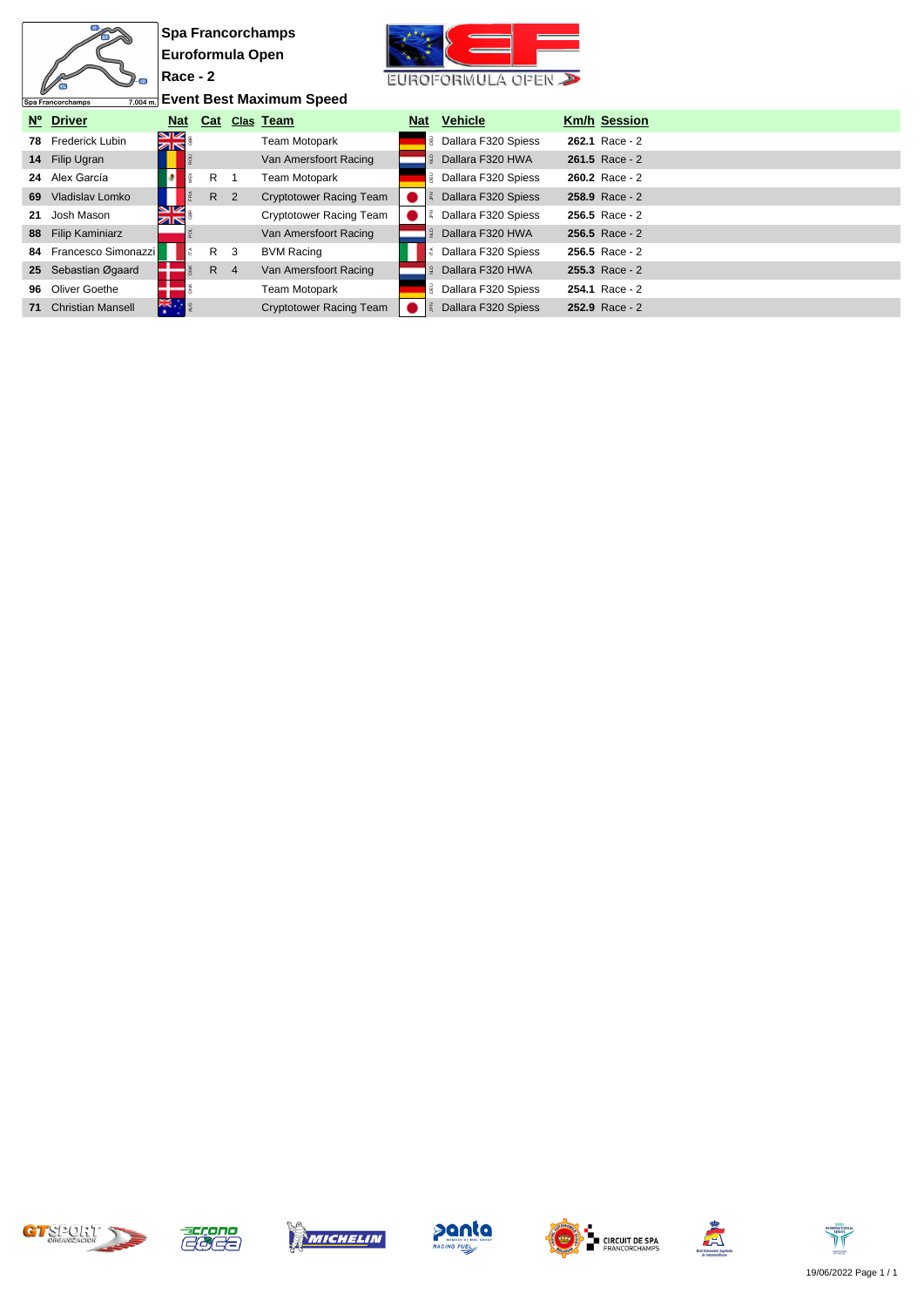

**Lap Chart**Spa Francorchamps **LAP**

Л

Ø

 $\frac{m}{s}$ 

Nr Pos Grid 1 2 3 4 5 6 7 8 9 10 11 12 13 14 **1** 25 71 71 71 71 96 71 96 96 96 96 96 96 96 96 **2** 24 25 96 96 96 71 96 71 71 71 71 71 71 71 71 **3** 69 21 25 21 21 21 21 21 21 21 21 21 21 21 21 **4** 21 96 21 25 25 25 25 25 25 25 69 69 69 69 69 **5** 71 24 24 24 24 24 69 69 69 69 25 25 24 24 24 **6** 96 69 78 78 69 69 78 78 78 24 24 24 25 25 25 **7** 78 78 69 69 78 78 24 24 24 78 78 14 14 78 78 **8** 14 14 14 14 14 14 14 14 14 14 14 78 78 14 14 **9** 84 84 84 84 84 84 84 88 88 88 88 84 88 88 88 **10** 88 88 88 88 88 88 88 84 84 84 84 88 84 84 84











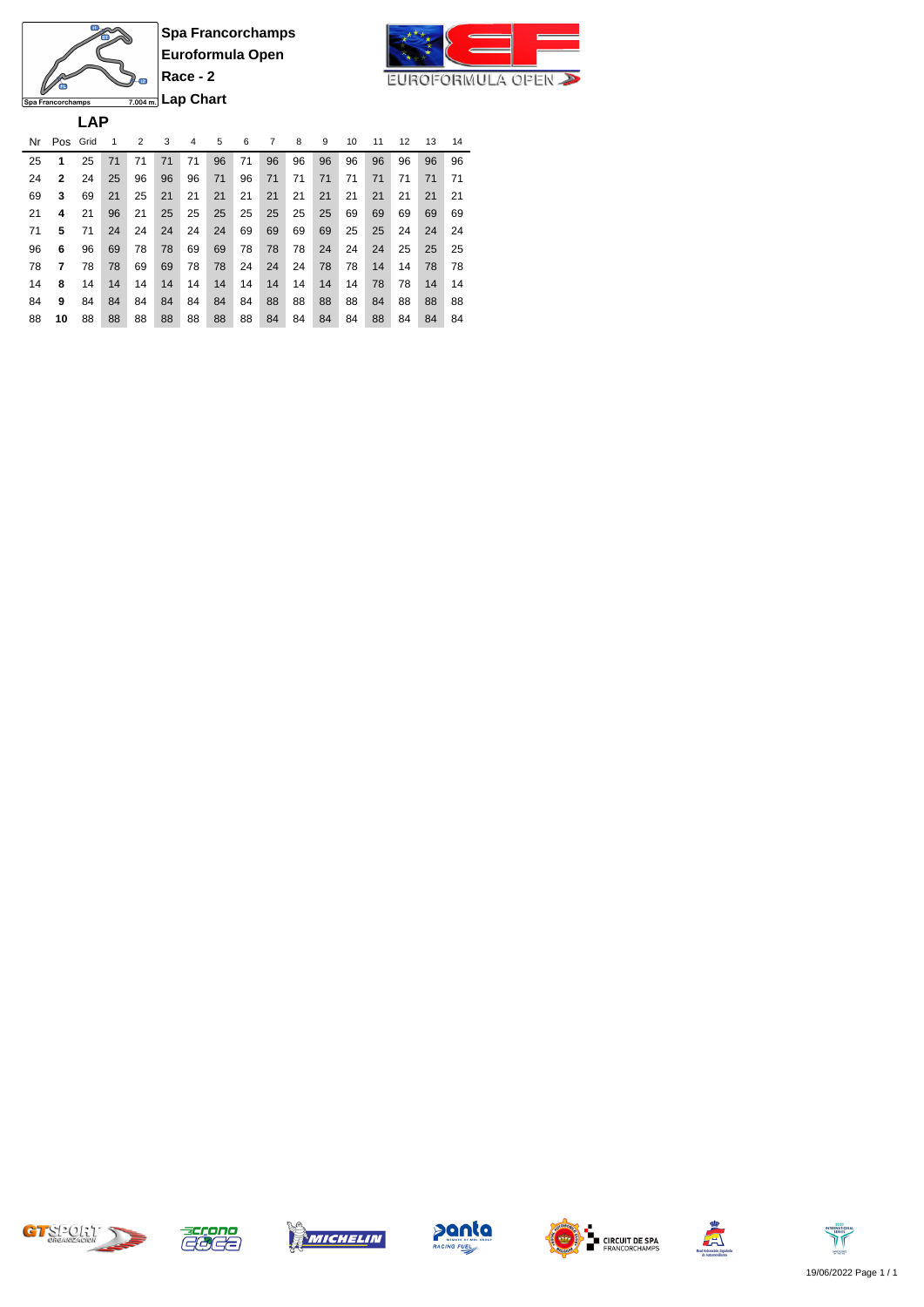

**Spa Francorchamps Euroformula Open Race - 2 Graphic Lap Chart** 



















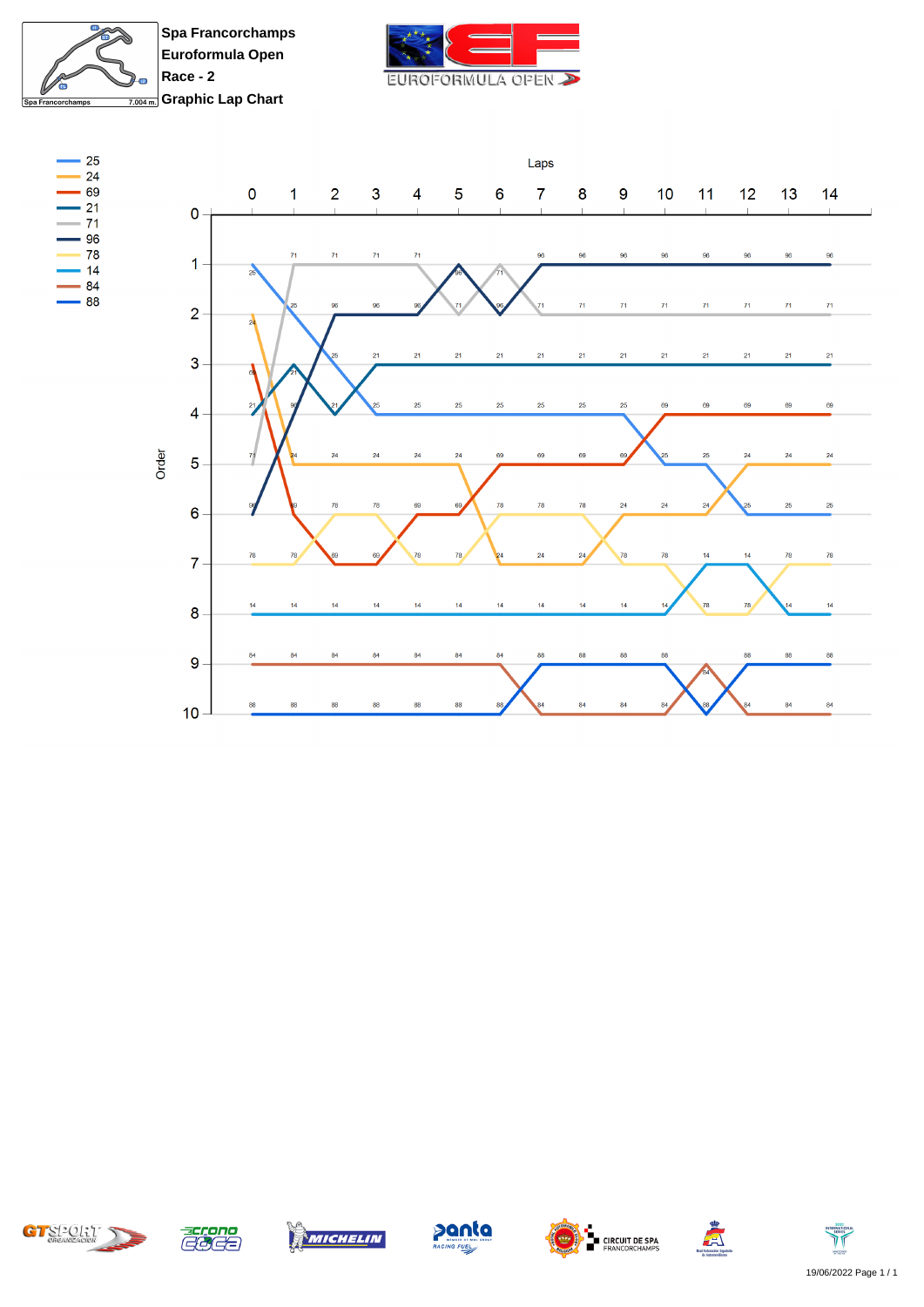| $\nu$<br>Spa Francorchamps | <b>Spa Francorchamps</b><br><b>Euroformula Open</b><br>Race - 2<br>$\frac{1}{7.004 \text{ m}}$ Pit Stop Analysis |                           | $\sim$ $\sim$<br>FUROFORMULA OPEN $\sum$ |         |                 |          |      |
|----------------------------|------------------------------------------------------------------------------------------------------------------|---------------------------|------------------------------------------|---------|-----------------|----------|------|
| In Day Time Driver<br>Nr.  | <b>Nat</b><br>Cat                                                                                                | <b>Nat</b><br><u>Team</u> | <b>Vehicle</b><br>In Time                | Stop N° | <b>Pit Time</b> | Handicap | Dif. |